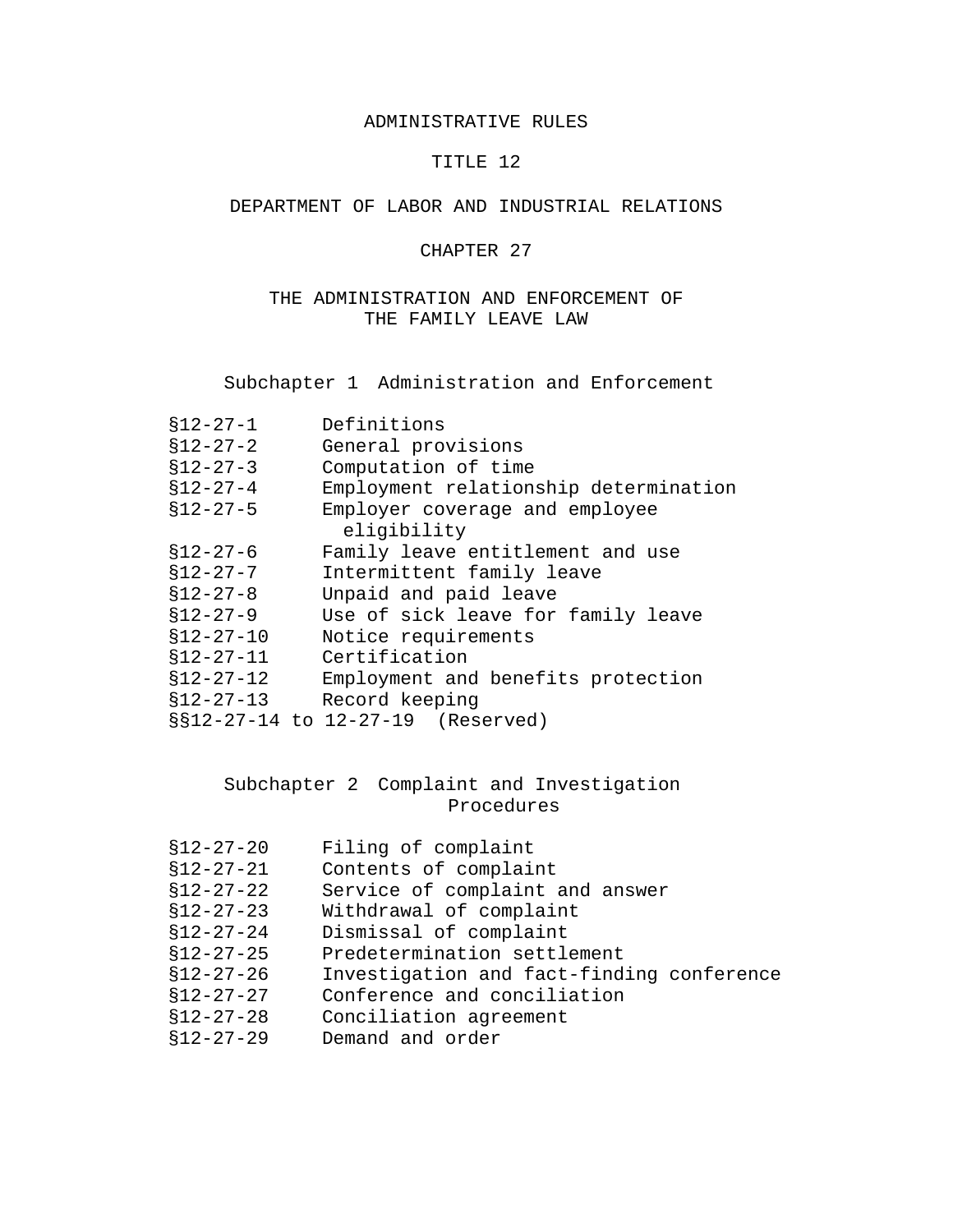§12-27-1

§12-27-30 Compliance review and reports §12-27-31 Notice of right to sue §12-27-32 Appeal §§12-27-33 to 12-27-39 (Reserved)

Subchapter 3 Hearing of Appeal

| §12-27-40       | Definitions                           |
|-----------------|---------------------------------------|
| $$12-27-41$     | Prehearing conference                 |
| $$12-27-42$     | Hearing                               |
| \$12-27-43      | Powers and duties of hearings officer |
| $$12-27-44$     | Evidence                              |
| $$12 - 27 - 45$ | Decision                              |
| $$12-27-46$     | Judicial Review                       |

#### SUBCHAPTER 1

#### ADMINISTRATION AND ENFORCEMENT

 **§12-27-1 Definitions.** As used in this chapter: "Attorney general" means the State attorney general or any deputy of the State attorney general.

"Benefit" means any employment benefit (other than salary or wages) provided or made available to an employee by an employer, including group life insurance, health insurance, disability insurance, paid and unpaid leave, educational benefits, and pension, regardless of whether the benefit is provided by a policy or practice of an employer or by an employee benefit plan as defined in section 3(3) of the Employee Retirement Income Security Act of 1974  $(29 \text{ U.S.C. } 1002(1))$ .

"Calendar week" means the period from Sunday to Saturday of each week.

"Calendar year" means the period from January to December of each year.

"Child" means an individual who is a biological, adopted, or foster son or daughter; a stepchild; or a legal ward of an employee. For purposes of this chapter: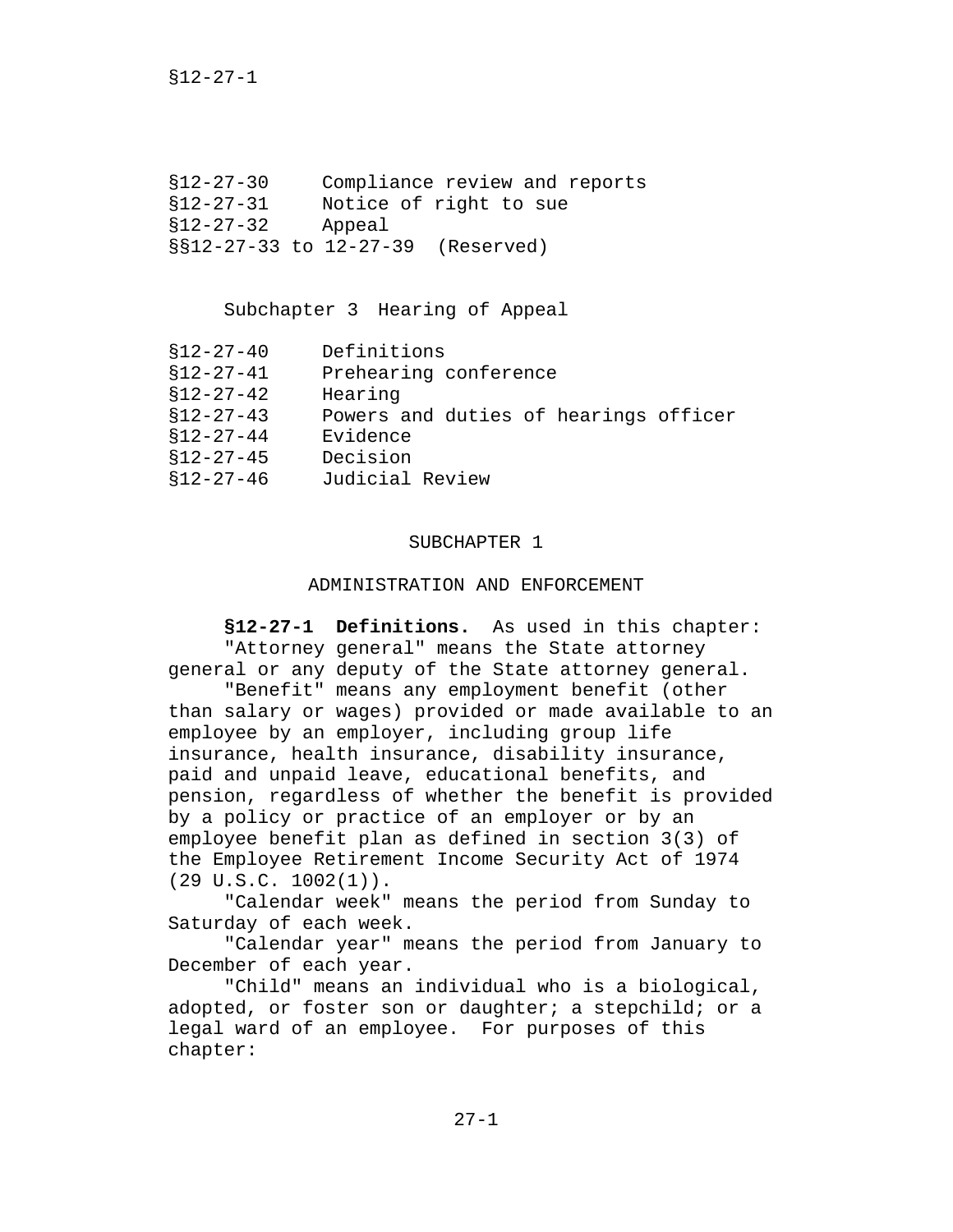- (1) For the serious health condition of a child of the employee, there is no age limitation, except as imposed by a court under the terms of a foster care order.
- (2) A foster child means an individual who is placed with the employee for care under court appointed supervision or through other authorized child service agencies pursuant to foster custody provisions of chapter 587, HRS. When the court or authorized agency terminates the foster care arrangement, the individual no longer meets this definition.
- (3) A stepchild means the biological son or daughter of the employee's spouse. When an employee is divorced from the biological parent of the child, the stepparent-child relationship ceases.

 "Complaint" means a verified written statement filed with the department, alleging an unlawful practice within the meaning of the statute.

"Complainant" means the person who has filed a complaint.

"Department" means the department of labor and industrial relations.

"Director" means the director of labor and industrial relations.

"Employee" means a person who performs services for hire for not fewer than six consecutive months for the employer from whom benefits are sought under the statute.

"Employer" means any individual or organization, including the State, any of its political subdivisions, any instrumentality of the State or its political subdivisions, any partnership, association, trust, estate, joint stock company, insurance company, or corporation, whether domestic or foreign, or receiver or trustee in bankruptcy, or the legal representative of a deceased person, who employs one hundred or more employees for each working day during each of twenty or more calendar weeks in the current or preceding calendar year.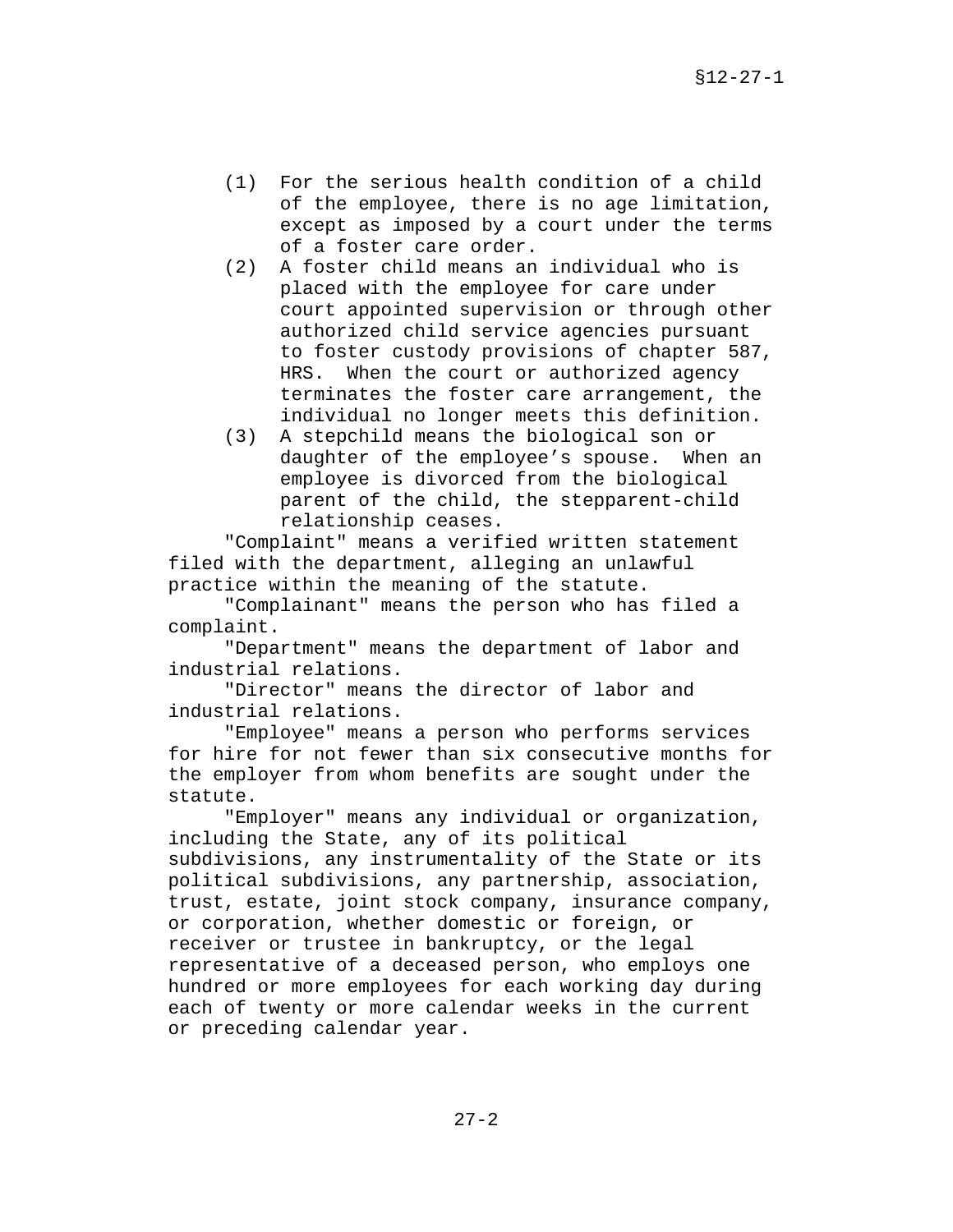"Employment" or "employed" means service, including service in interstate commerce, performed for wages under any contract of hire, written or oral, express or implied, with an employer.

"Health care provider" means a physician as defined under section 386-1, HRS, which includes a doctor of medicine, a dentist, a chiropractor, an osteopath, a naturopath, a psychologist, an optometrist, and a podiatrist.

"Hearings officer" means a person appointed by the director to conduct hearings under the statute.

"HRS" means Hawaii Revised Statutes.

"Parent" means a biological, foster, or adoptive parent, a parent-in-law, a stepparent, a legal guardian, a grandparent, or a grandparent-in-law. For purposes of the statute:

- (1) When the foster care arrangement is terminated by the court or authorized agency, the individual no longer meets this definition.
- (2) Parent-in-law means the parent of the employee's spouse.
- (3) Stepparent means the spouse of the employee's biological parent.
- (4) Grandparent means the biological or adoptive grandparent of the employee.
- (5) Grandparent-in-law means the biological or adoptive parent of the employee's spouse.

"Reciprocal beneficiary" shall be as recognized in Hawaii under chapter 572C, HRS. Requisites of a valid reciprocal relationship and registration as reciprocal beneficiaries are as provided in sections 572C-4 and 572C-5, HRS.

"Serious health condition" means a physical or mental condition that warrants the participation of the employee to provide care during the period of treatment or supervision by a health care provider, and:

> (1) Involves inpatient care in a hospital, hospice, or residential health care facility; or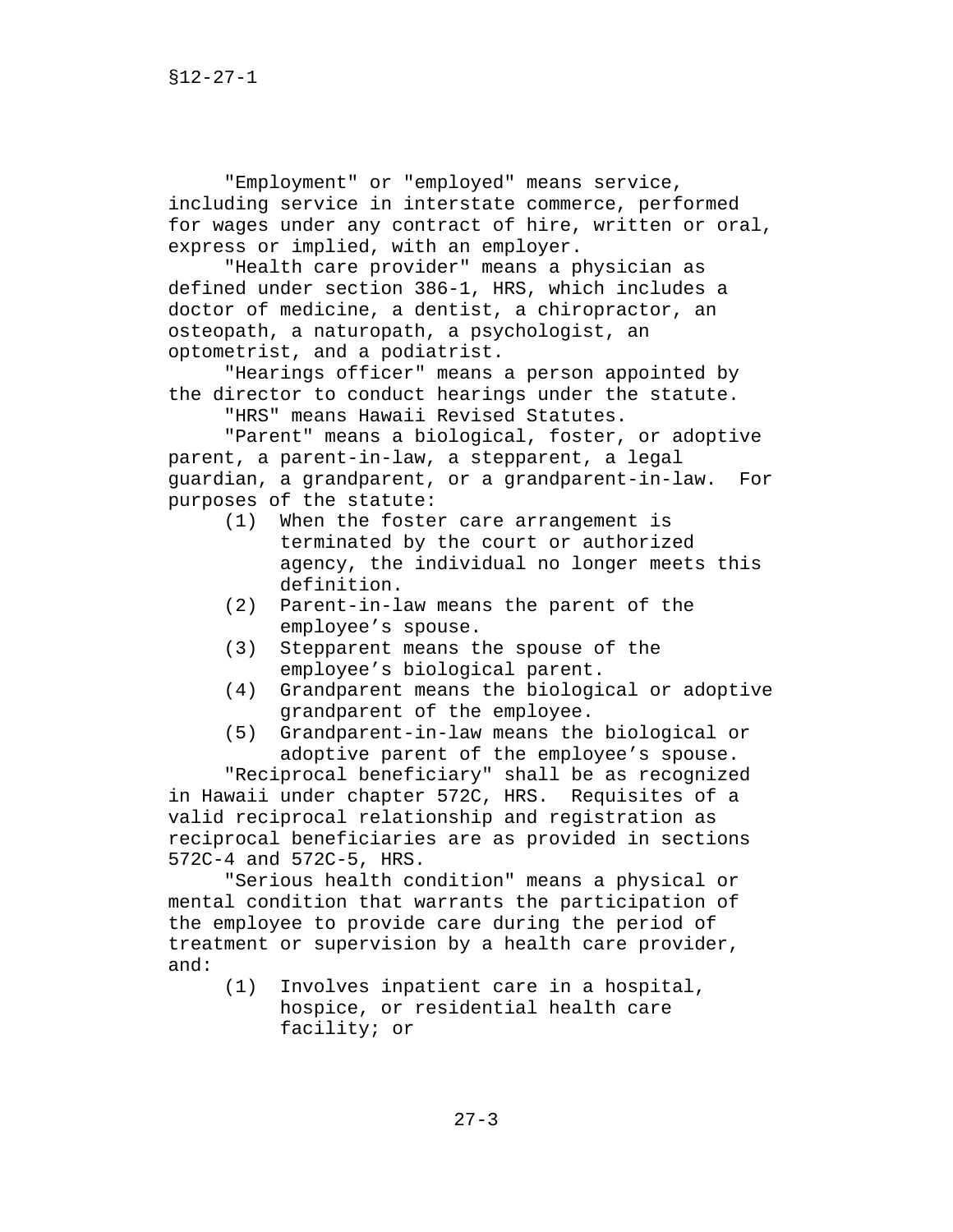(2) Requires continuing treatment or continuing supervision by a health care provider.

To further clarify, "serious health condition" under Title 29, subpart A, section 825.114, and subpart H, section 825.800, of the Code of Federal Regulations as it existed on April 6, 1995, are incorporated by reference, subject to the following:

- $(1)$  Under section 825.114(a)(2)(ii), and under the section 825.800 definition of "serious health condition", pregnancy and prenatal care are not considered serious health conditions unless certified by a health care provider;
- (2) Where the term appears in sections 825.114 and 825.800, "health care provider" shall be as defined under the statute; and
- (3) "Serious health condition" is limited to the employee's child, parent, spouse or reciprocal beneficiary as defined under the statute, and does not apply to an employee's own serious health condition.

"Spouse" means a husband or wife as recognized under chapter 572, HRS, relating to marriage in Hawaii.

"Statute" means chapter 398, HRS.

"Verified" means sworn to or affirmed before a notary public or an authorized departmental representative.

"Wages" or "pay" means compensation for labor or services rendered by an employee, whether the amount is determined on a time, task, piece, commission, salary, or other basis of calculation. It shall include the reasonable cost, as determined by the department under chapter 387, HRS, to the employer of furnishing an employee with board, lodging, or other facilities if such board, lodging, or other facilities are customarily furnished by the employer to the employer's employees, but shall not include tips or gratuities of any kind.

"Week" means the equivalent number of hours in the employee's regular workweek. For an employee with work hours that vary each week, the average number of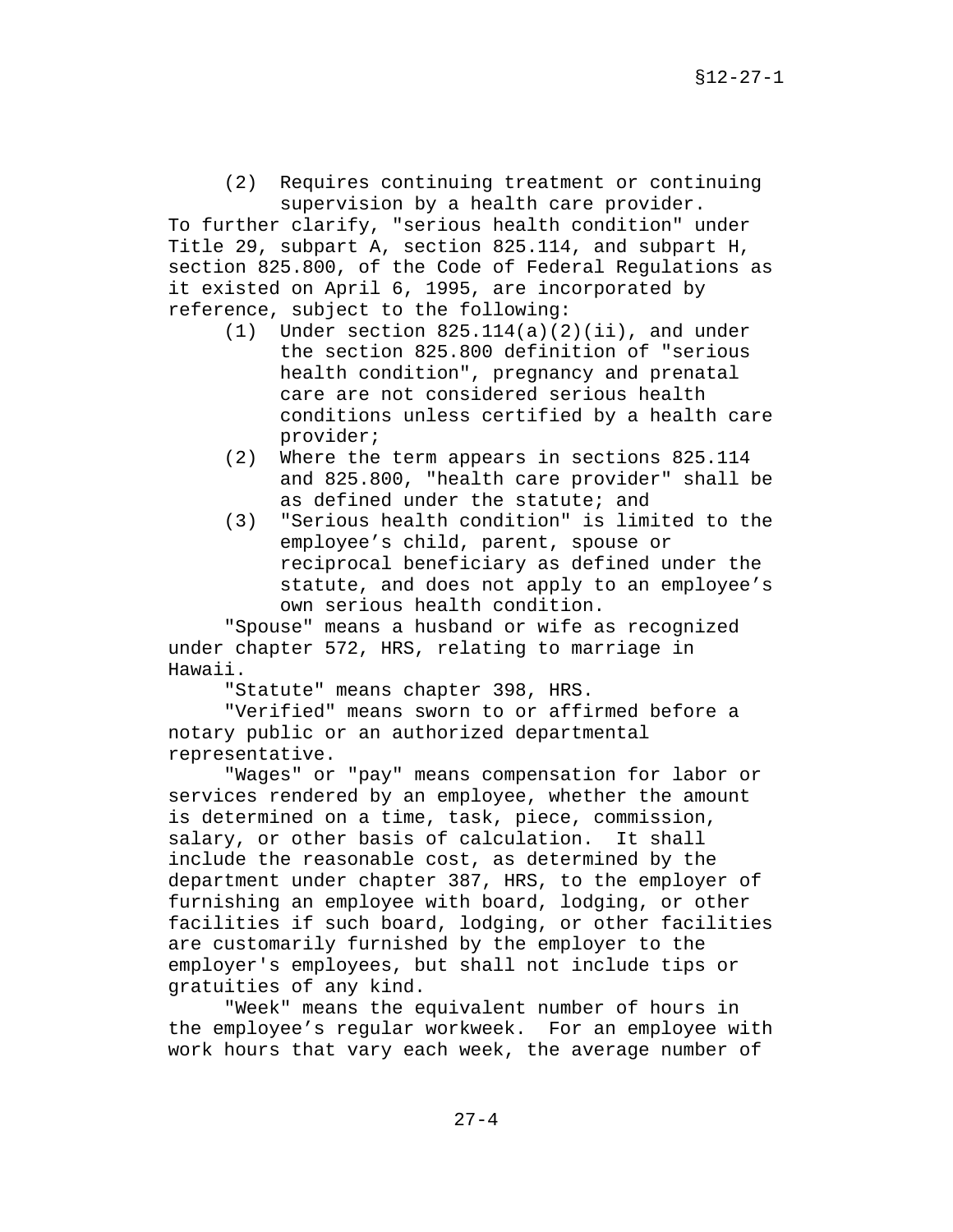work hours during the four weeks prior to the request for family leave will constitute a week for purposes of this chapter. [Eff 2/3/05 ] (Auth: HRS §398-11) (Imp: HRS §§398-11)

**§12-27-2 General provisions.** This chapter sets forth the procedures for the administration and enforcement of the statute. [Eff 2/3/05 ] (Auth: HRS §398-11) (Imp: HRS §398-9)

**§12-27-3 Computation of time.** Except where otherwise specified, the time in which any act provided by this chapter is to be done is computed by excluding the first day and including the last, unless the last day is a Saturday, Sunday, or holiday pursuant to section 8-1, HRS, and then it is also excluded. This section shall not apply to section 12-27-9. [Eff 2/3/05 ] (Auth: HRS §398-11) (Imp: HRS §398-9)

**§12-27-4 Employment relationship determination.**  Services performed by an individual for wages or under any contract of hire shall be deemed to be employment subject to the statute unless and until it is shown to the satisfaction of the department that:

- (1) The individual has been and will continue to be free from control or direction over the performance of such service, both under the individual's contract of hire and in fact;
- (2) The service is either outside the usual course of the business for which the service is performed or that the service is performed outside of all the places of business of the enterprise for which the service is performed; and
- (3) The individual is customarily engaged in an independently established trade, occupation, profession, or business of the same nature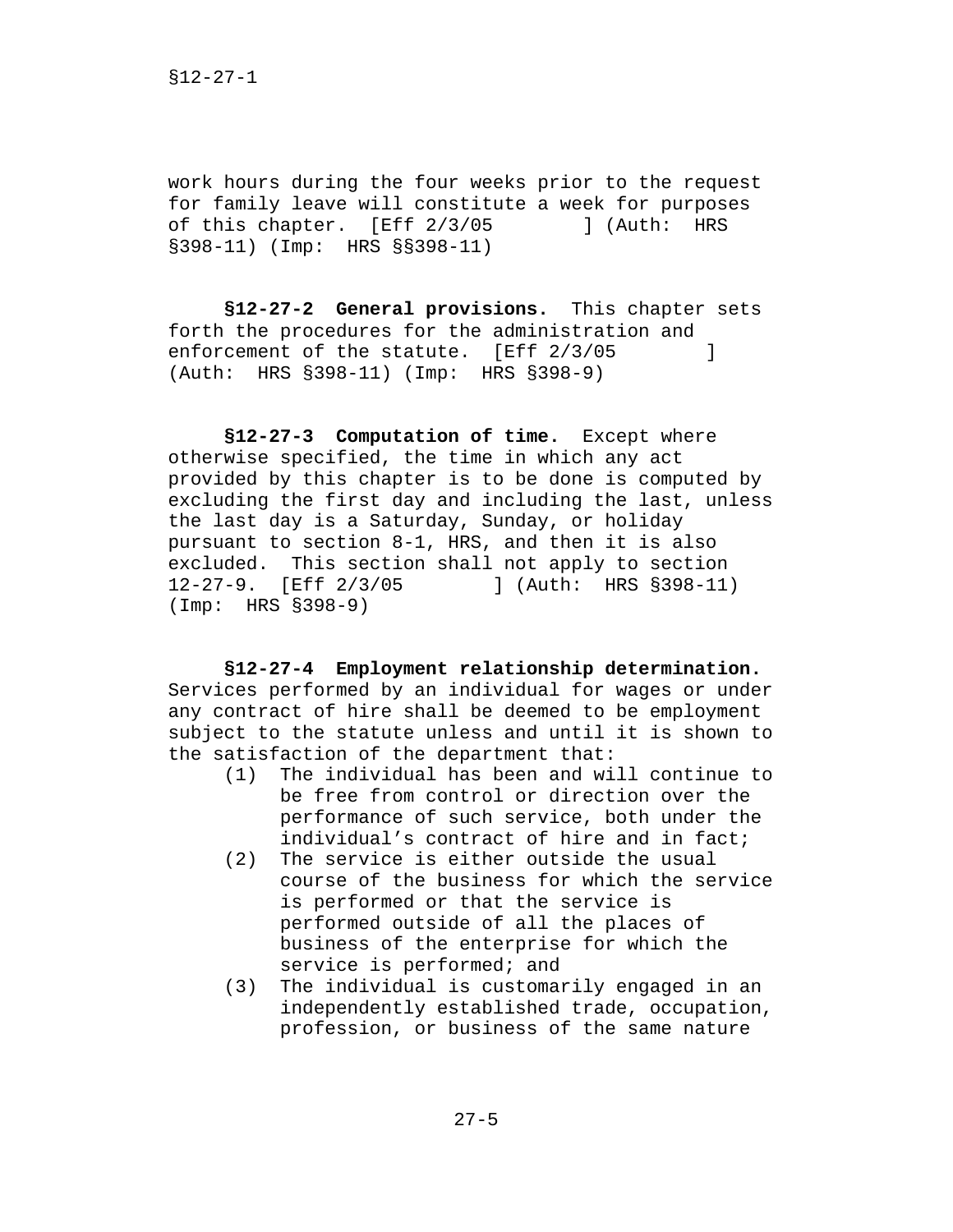as that involved in the contract of service. [Eff 2/3/05 ] (Auth: HRS §398-11) (Imp: HRS §398-1)

**§12-27-5 Employer coverage and employee** 

**eligibility.** (a) To meet the employee count for employer coverage under the definition of "employer" in section 398-1, HRS, and section 12-27-1:

- (1) The count of employees includes all employees maintained on the employer's payroll who work within the State of Hawaii. Employees of employers doing business in Hawaii who are stationed at worksites outside of Hawaii are not included in the count.
- (2) All employees of the employer, regardless of their months of employment, shall be counted. The count is not limited to only employees who are eligible for family leave under the statute.
- (3) Full-time, part-time, temporary and intermittent employees are counted as long as they are maintained on the payroll for the week.
- (4) Employees on authorized paid or unpaid leave, including, but not limited to, family leave, leaves of absence, and disciplinary suspension, are counted as long as the employer has a reasonable expectation that the employee will return to active employment.

(b) It is not necessary that every employee actually perform work on each working day. For practical purposes, "each working day" shall be recognized as the regular workweek established by the employer. Any employee whose name appears on the employer's payroll will be considered employed each working day of the calendar week, and must be counted whether or not any compensation is received for the week. An employee who does not begin to work for an employer after the first working day of a calendar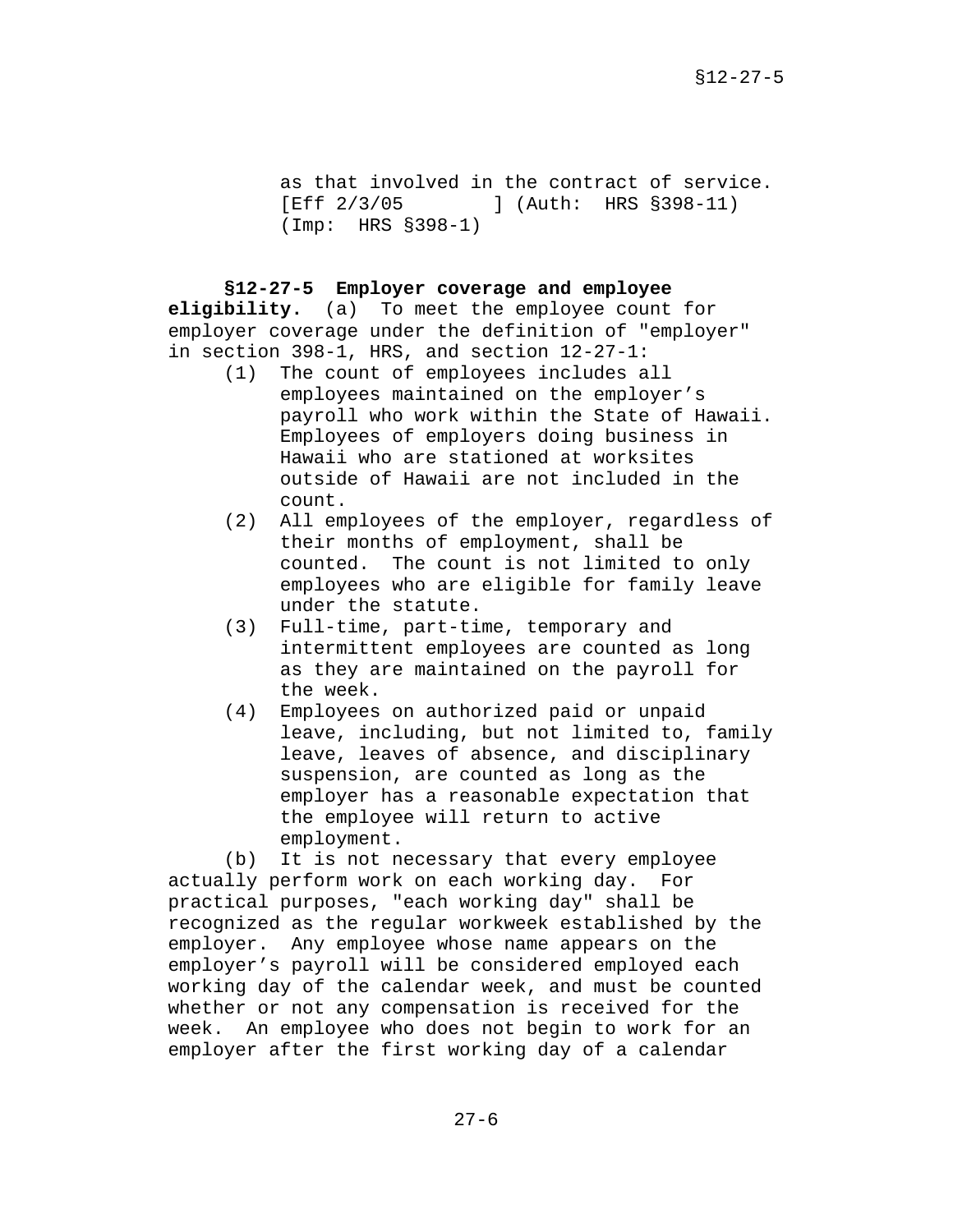week, or who terminates employment before the last working day of a calendar week, is not considered employed on each working day of that calendar week.

(c) The count of employees to determine employer coverage is done at the time an employee gives notice of the need for family leave. Whether the family leave is to be taken at one time or intermittently, once an employee is determined eligible for the family leave, the employee's eligibility is not affected by any subsequent change in the count of employees. Similarly, an employer may not terminate any family leave that has already started if the employee count drops below one hundred.

(d) For purposes of this chapter, Title 29, subpart A, sections 825.104(c) and 825.106, of the Code of Federal Regulations as it existed on April 6, 1995, pertaining to integrated and joint employers, are incorporated by reference, except that under the example used in subsection (d), the employee count must total 100 or more.

(e) To be eligible, an employee must have performed actual work for at least six consecutive months without a break due to resignation, termination, or layoff. Periods of paid leave or authorized leave without pay are not considered to cause a break in employment. [Eff 2/3/05] (Auth: HRS §398-11) (Imp: HRS §§398-1, 398-2)

#### **§12-27-6 Family leave entitlement and use.**

(a) Pursuant to chapter 398, HRS, an employee is entitled to a total of four weeks of family leave each calendar year:

- (1) Upon the birth of a child of the employee or the adoption of a child by the employee; or
- (2) To care for the employee's child, spouse or reciprocal beneficiary, or parent with a serious health condition.

(b) The use of family leave is limited to a twelve-month period.

(c) For purposes of subsection (b), any fixed and consecutive period of twelve months established by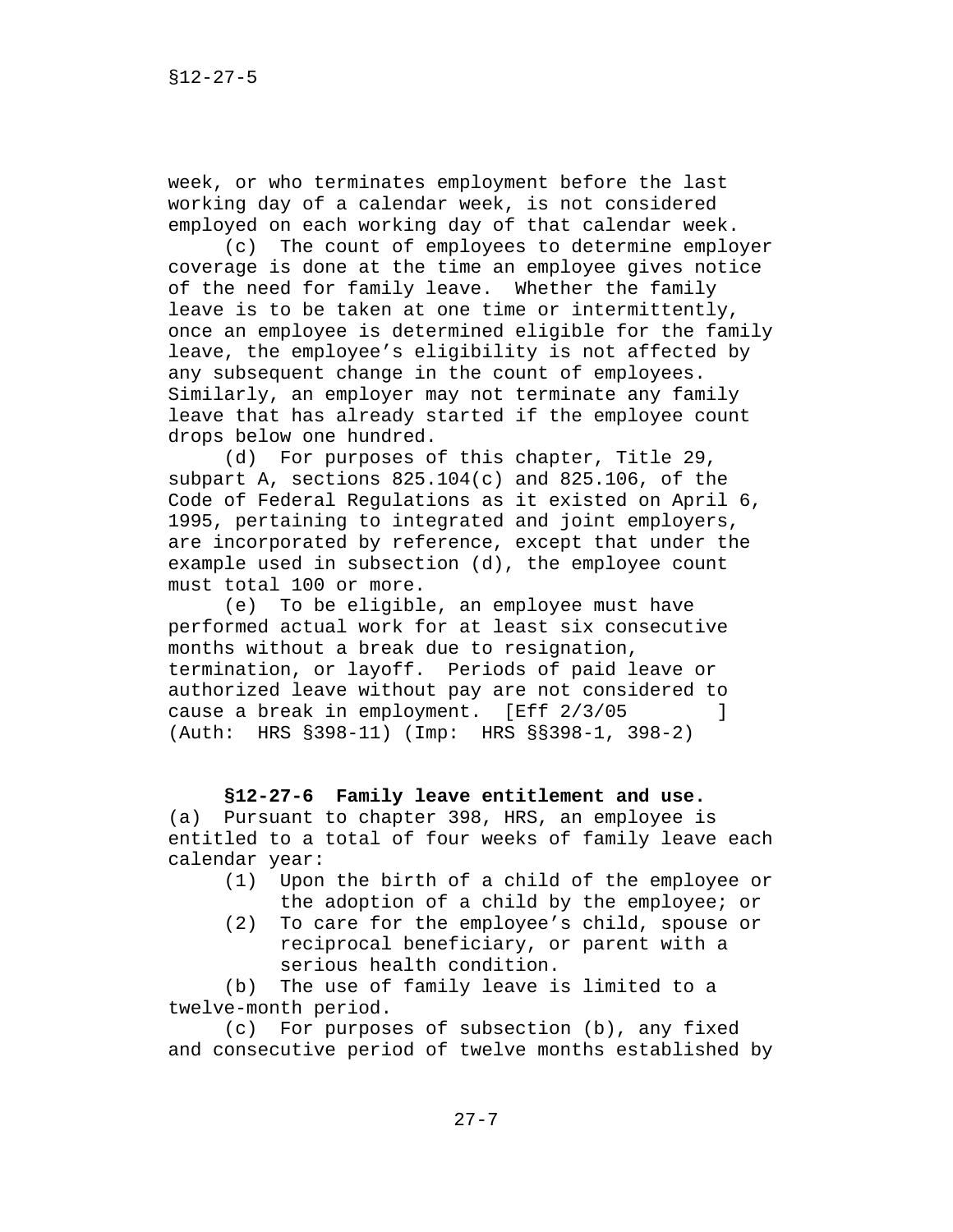the employer, that is consistently and uniformly applied with respect to all eligible employees, shall be recognized. A twelve-month period may include, but not be limited to, a:

- (1) Calendar year;
- (2) Fiscal year or similar fixed leave year, such as an employee anniversary date;
- (3) Period beginning with the first use of family leave for an event, with the next twelve-month period beginning with the first time family leave is used after the completion of the previous twelve-month period; or
- (4) "Rolling" period measured backward from the date the employee uses family leave. Under this method, each time an employee takes family leave, the remaining leave entitlement shall be any balance of the four weeks which has not been used during the immediately preceding twelve months.

(d) Family leave entitlement per calendar year is not cumulative, and any unused amount shall not carry over or accrue to the next calendar year. However, if an employee begins to take family leave in a calendar year which ends before the four-week limitation is met, the employee may take the balance of the four weeks of family leave in the twelve-month period by relying upon part of the next calendar year's four-week entitlement.

 (e) An employee's entitlement to four weeks of family leave upon the birth of a child of the employee expires twelve months after the child's birth. In cases where the employee is adopting a child and has filed a petition for adoption, the court or authorized agency may place or allow the employee to retain custody of the child and be responsible for care before the actual adoption decree is issued. In these situations, the employee is entitled to family leave upon the placement of the child for adoption.

(f) Family leave for a serious health condition applies to an employee who is needed to care for the employee's child, spouse, parent, or reciprocal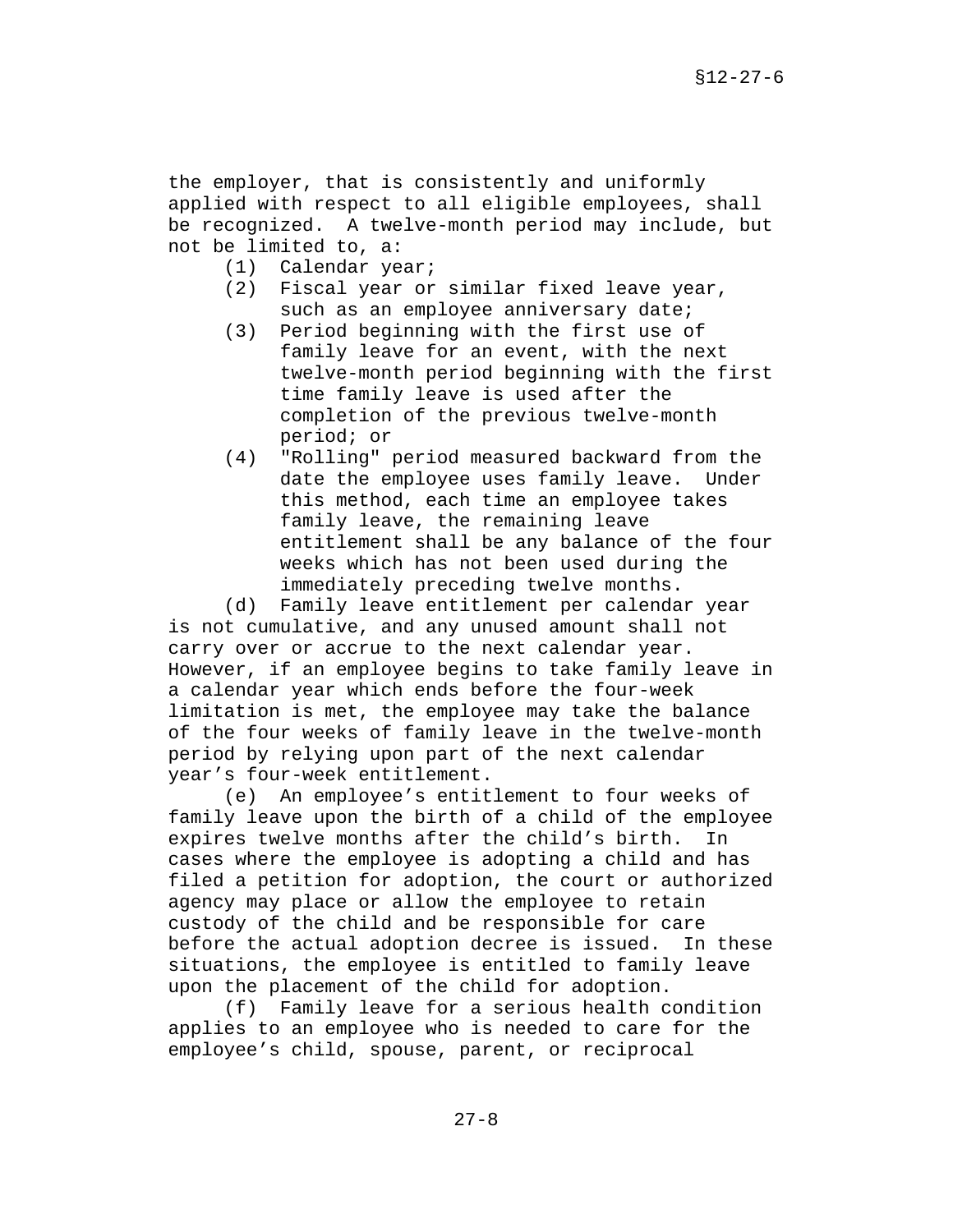beneficiary with a serious health condition, but shall not include the serious health condition of the employee.

(g) Use of family leave is limited to four weeks during any twelve-month period for any and all reasons that qualify under the statute. As such, during an established twelve-month period, if an employee uses the four-week maximum of family leave for one or more qualifying reasons, the employee will have exhausted the amount of allowable family leave for that particular twelve-month period.

(h) An eligible employee's right to family leave shall not be limited by the availability of other family members as long as the leave is for a qualifying reason and the employee provides required certification of the reason. The need for family leave may encompass both physical and psychological care or comfort.

(i) When the same employer employs both husband and wife, each spouse is entitled to four weeks of family leave. [Eff 2/3/05 ] (Auth: HRS §398-11) (Imp: HRS §§398-1, 398-3)

**§12-27-7 Intermittent family leave.** (a) Family leave may be taken intermittently during each calendar year. Family leave need not be taken immediately upon the birth or adoption of a child, or upon commencement of a serious health condition. Because family leave may be taken intermittently and for less than a week, an employer is allowed to convert the four-week entitlement to an equivalent number of hours based on the current regular workweek of the employee as follows:

- (1) Where the employee has a part-time regular workweek schedule, the amount of family leave entitlement is determined on a proportional or equivalent basis by comparing with the employee's normal work schedule;
- (2) Where an employee's regular workweek schedule varies, a weekly average of the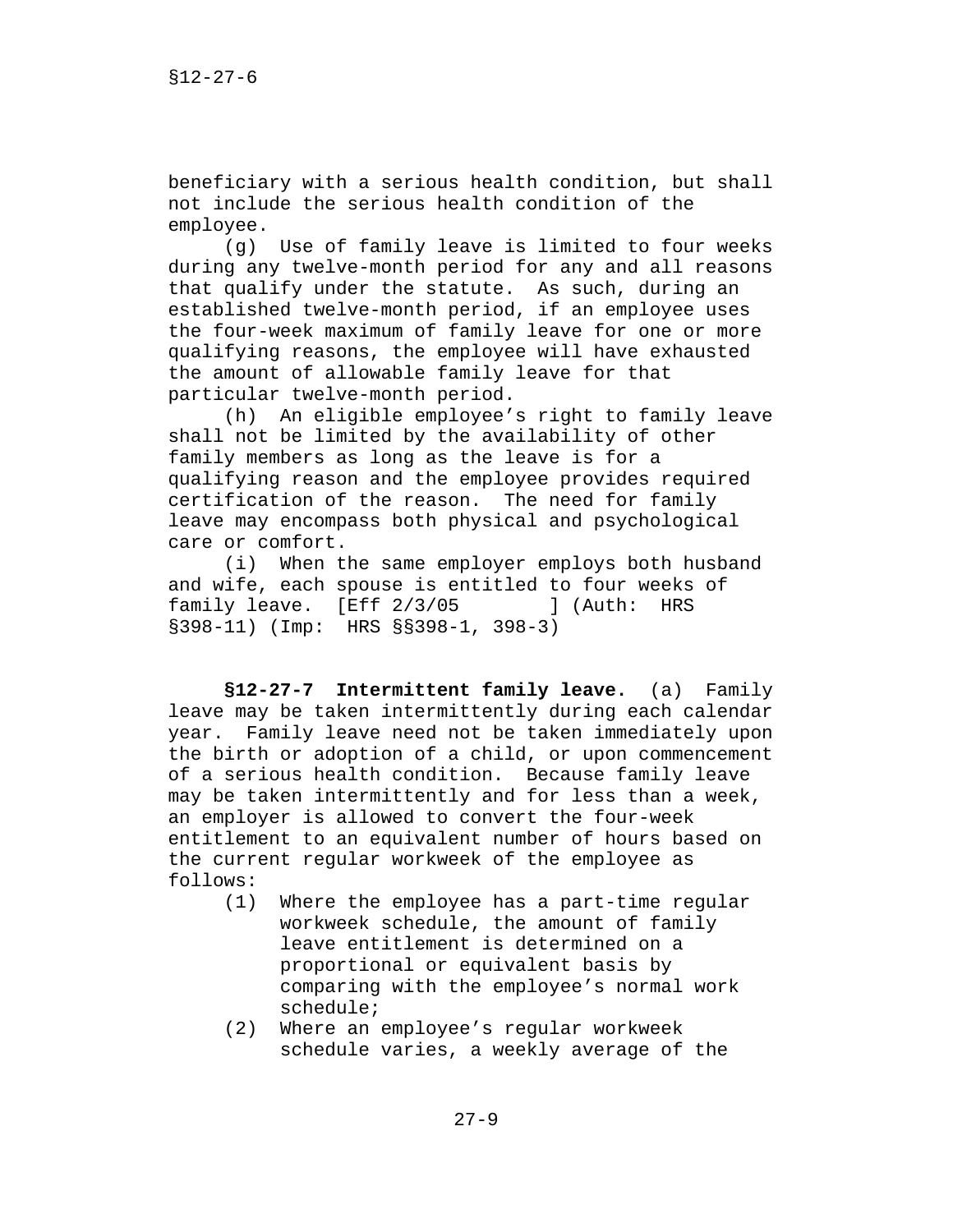hours worked over the four weeks prior to the beginning of family leave shall be used to calculate the employee's normal workweek.

(c) An employer may determine the size of intermittent family leave increments as the shortest period of time that the employer's payroll system uses to account for use of leave, provided that the shortest incremental period is one hour or less.

(d) If an employee takes family leave on an intermittent basis, the employer may offer to modify existing duties and conditions of the employee's regular job to better accommodate the intermittent leave. The employer may also offer the employee a temporary transfer to an available alternative position for which the employee is qualified and which better accommodates intermittent periods of leave than does the employee's regular position. The position modification or transfer will be permitted if:

- (1) The employee agrees to the alternative position transfer or modification of the employee's regular position;
- (2) The transfer or modification is in compliance with any applicable collective bargaining agreement and any federal and state law; and
- (3) The alternative transfer or modified position has equivalent pay and benefits of the employee's regular job, even if the employer must increase the pay and benefits of the alternative position in order to meet the equivalency. [Eff 2/3/05 ] (Auth: HRS §398-11) (Imp: HRS §398-3)

**§12-27-8 Unpaid and paid leave.** (a) Notwithstanding section 12-27-9, the four weeks of family leave consists of unpaid leave. However, the employee's accrued paid leaves, including, but not limited to, vacation, personal, or family leave provided by policy or contract, may be substituted for any part of the four weeks as follows: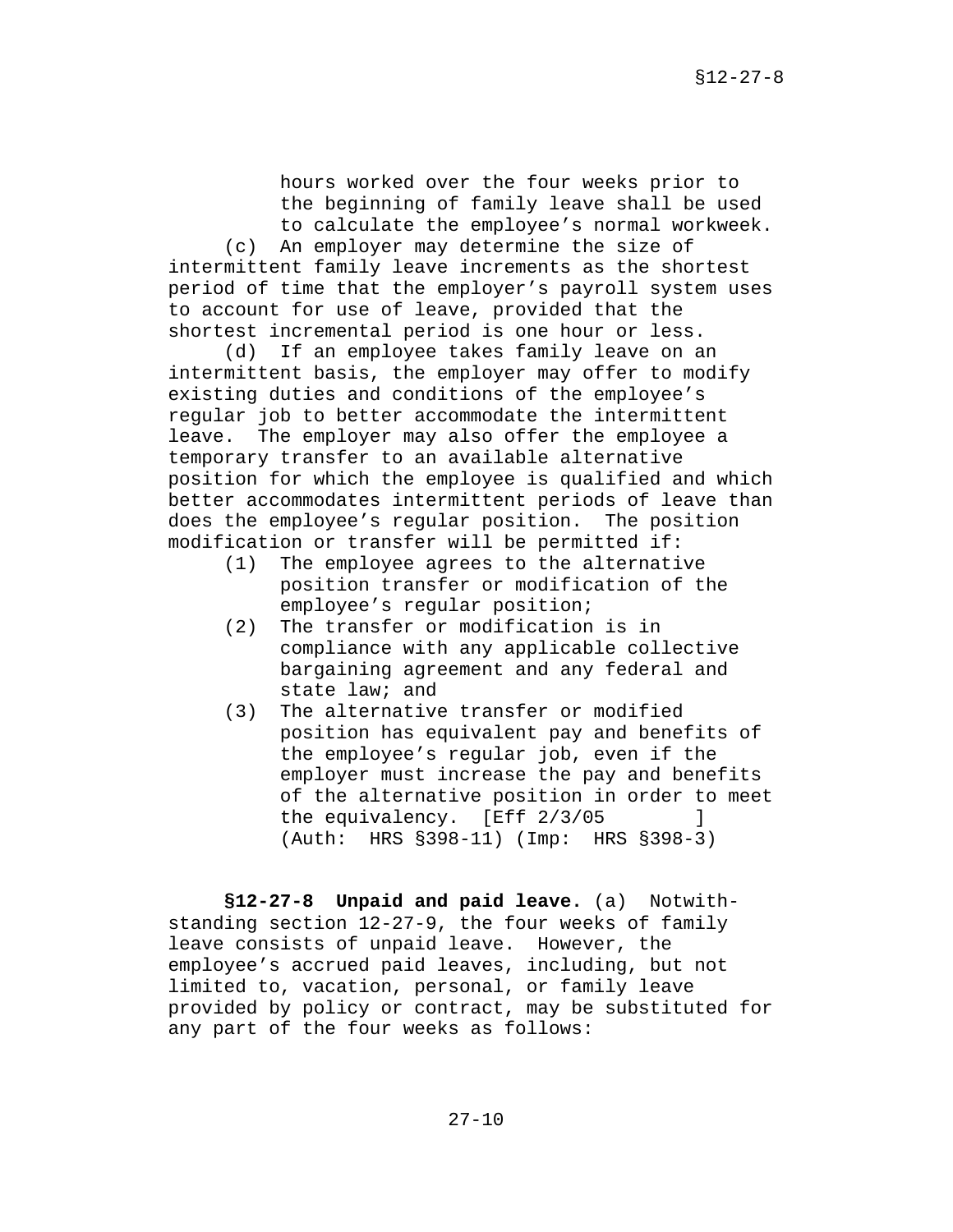- (1) An employer may not deny the right of an employee to elect to substitute those accrued paid leaves for any part of the unpaid family leave.
- (2) If the employee does not elect to substitute the employee's accrued paid leaves, the employer may require the employee to substitute those accrued paid leaves for any part of the four weeks of family leave. However, if an employer requires an employee to substitute those accrued paid leaves for all or part of the four weeks of family leave, the employer must provide notice to the employee in advance of the intended action.
- (3) If neither the employer nor the employee elects to substitute those accrued paid leaves, the four weeks of family leave will be considered unpaid, and the employee will remain entitled to all those paid leaves which are earned or accrued prior to or during the family leave.
- (4) Except as mutually agreed upon by both parties, an employer may not retroactively apply accrued paid leaves against family leave after the employee has returned to work.

(b) Section 825.207(i) of the Code of Federal Regulations, as it existed on April 6, 1995, is incorporated by reference. That section states in part that Section 7(o) of the Fair Labor Standards Act (29 U.S.C. §7(o)) permits public employers under prescribed circumstances to give compensatory time off accrued at one and one-half hours for each overtime hour worked in lieu of paying cash to an employee when the employee works overtime hours as prescribed by the federal Fair Labor Standards Act. This compensatory time off is not a form of accrued paid leave that an employer may require the employee to substitute for unpaid family leave. [Eff 2/3/05 ] (Auth: HRS §398-11) (Imp: HRS §398-4)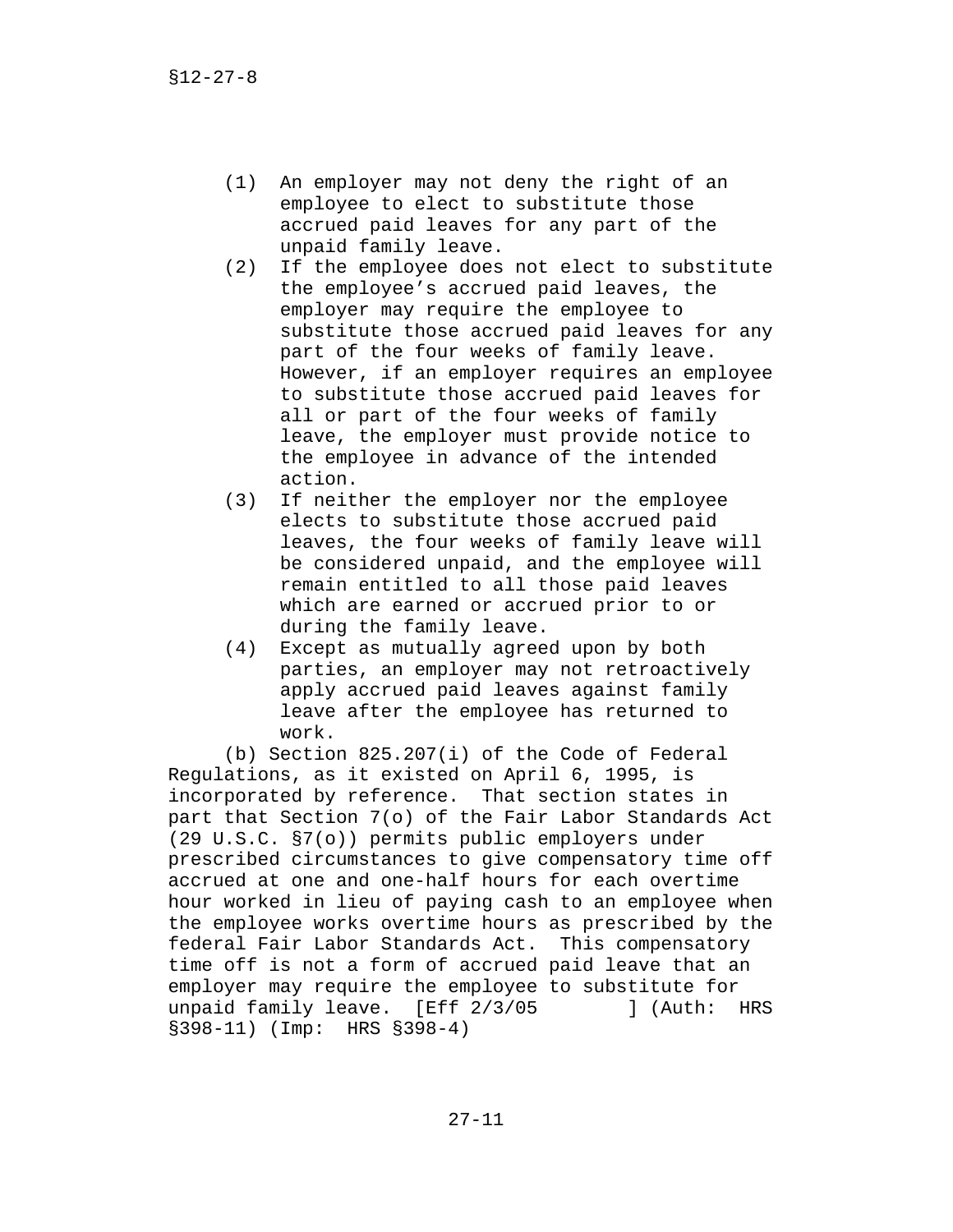# **§12-27-9 Use of sick leave for family leave.**

(a) An employer who provides paid sick leave shall permit an employee to use up to ten days of the employee's accrued and available sick leave per year for family leave purposes unless an express provision of a valid collective bargaining agreement authorizes the use of more than ten days of sick leave for family leave purposes.

 (b) All conditions and restrictions placed by the employer upon the use by an employee of sick leave shall also apply to the use by an employee of sick leave for family leave purposes.

(c) For employers who are self insured for temporary disability insurance purposes, only the accrued and available sick leave that is in excess of the temporary disability insurance plan approved pursuant to chapter 392, HRS, is available for family leave purposes.

(d) For purposes of this section:

"Accrued and available" means accumulated sick leave that the employee may immediately use.

"Sick leave" means accrued increments of compensated leave provided by an employer to an employee for use by the employee during an absence from the employment for any of the following reasons:

- (1) The employee is physically or mentally unable to perform the employee's duties due to illness, injury, or a medical condition of the employee;
- (2) The absence is for the purpose of obtaining professional diagnosis or treatment for a medical condition of the employee; or
- (3) The absence is for other medical reasons of the employee, such as pregnancy or obtaining a physical examination.

"Sick leave" shall not include any benefit provided under an employee welfare benefit plan subject to the federal Employee Retirement Income Security Act of 1974 and shall not include any insurance benefit, workers' compensation benefit, unemployment compensation disability benefit, temporary disability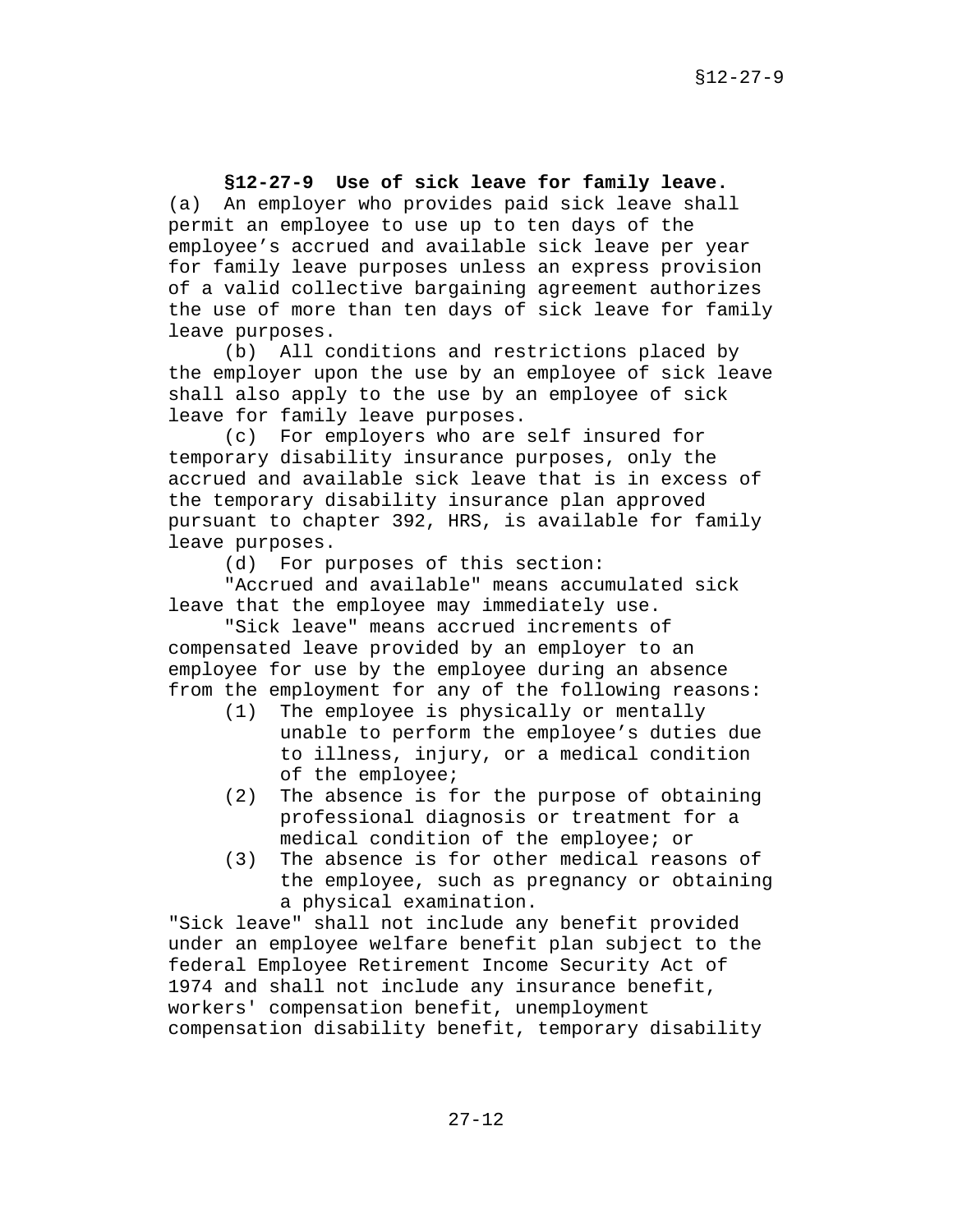```
insurance benefit, or benefit not payable from the 
employer. 
     "Year" means a calendar year. 
[Eff 2/3/05 ] (Auth: HRS §398-11) (Imp: HRS 
§§398-1, 398-4)
```
**§12-27-10 Notice requirements.** (a) Every employer covered by the statute shall notify employees in writing at the time of hire of their rights and responsibilities under the statute, including any employer policy regarding the statute. The notice, and any revision, shall contain, but not be limited to:

- (1) Any requirement for the employee to furnish certification in accordance with section 398-6, HRS, and section 12-27-11, and the consequences of failure to do so;
- (2) The employee's right to substitute accrued paid leave, and whether the employer will require the substitution of any paid leave;
- (3) Any requirement for the employee to make any premium payments to maintain health and other benefits and the arrangements for making such payments;
- (4) Information on employee right to restoration to the same or equivalent position as required under the statute; and
- (5) Other information as required by the department.

(b) An employee shall give notice to the

employer of the need for family leave as follows:

- (1) If foreseeable, at least thirty days written notice before the date family leave is expected to commence;
- (2) For foreseeable notice in which it is not possible or practicable to give as much as thirty days written notice before commencement of family leave, at least verbal notification to the employer within two working days before the commencement of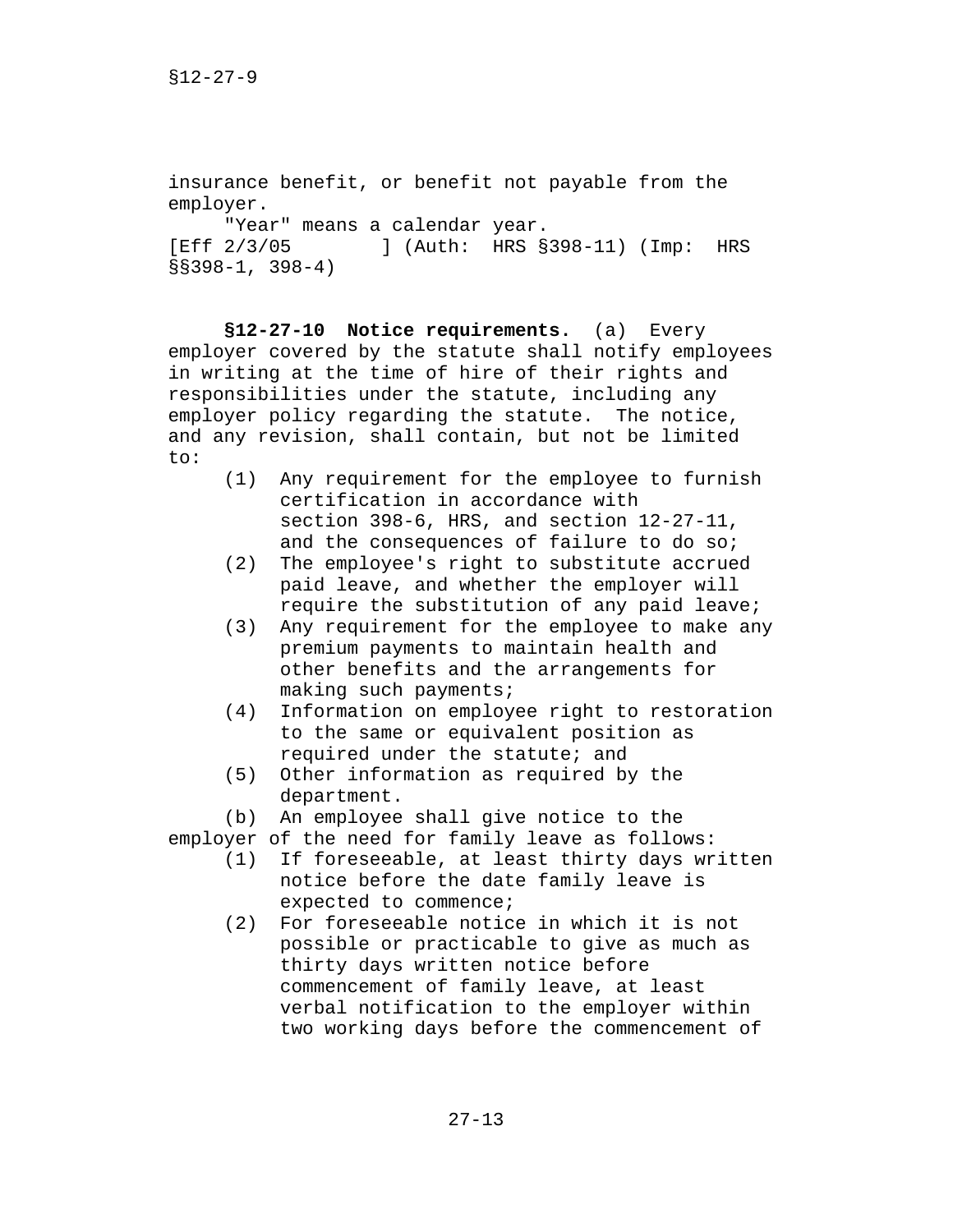family leave, and written notice to follow as soon as practicable; or

(3) If the need for family leave is not foreseeable, the employee shall give at least a verbal notice to the employer within two working days of learning of the need for family leave, or as soon as practicable under the facts and circumstances of the particular situation. If the verbal notice is provided as soon as practicable, the employer shall not deny or delay family leave. If the employer requires a subsequent written notice to confirm the verbal notice, the employee shall submit that notice as soon as practicable.

(c) Notice in subsection (b) is considered sufficient if it is provided by correspondence, facsimile, or other electronic means, except that notice in paragraph (b)(3) is considered sufficient if it is provided in person or by telephone. In cases where the employee is unable to provide notice personally, the employee's designated spokesperson, such as the spouse, adult family member, or other responsible party, is allowed to provide the notice.

(d) If known, the employee shall provide notice to the employer of the general reason for the request, the anticipated start of family leave, and the anticipated duration of family leave. In cases where the start or duration of family leave is not known, the employer shall not deny or delay family leave if the employee has otherwise provided timely verbal or other notice in accordance with subsection (b). The employer may request further information in order to make a determination as to whether certification under section 12-27-11 will be needed to support the approval of family leave.

(e) If an employee fails without a reasonable excuse to provide notice to the employer as required under this section, the employer may delay the taking of family leave until the employee is able to provide proper notice, or until at least thirty days after the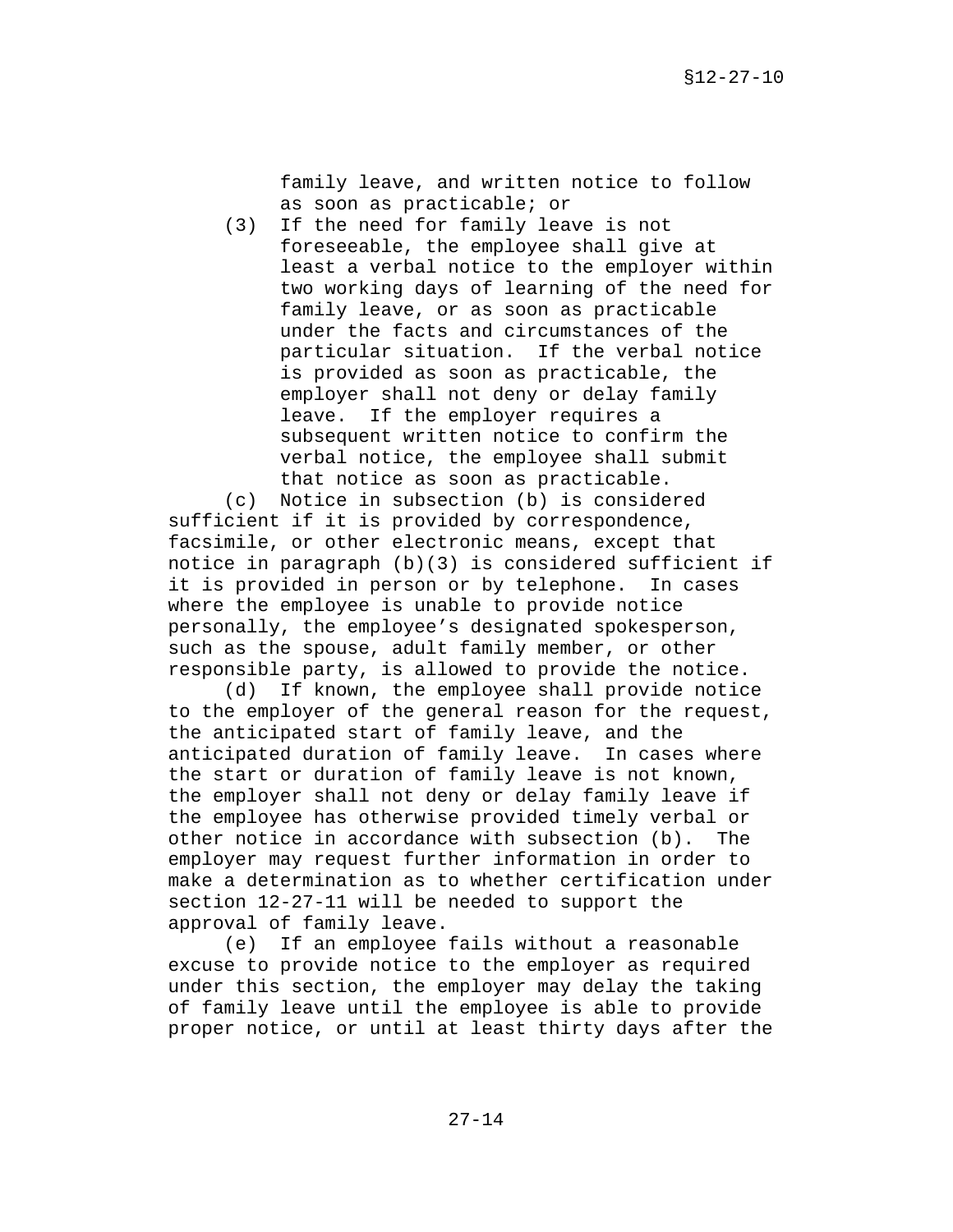date the employee first notified the employer of the need for family leave. [Eff 2/3/05 ] (Auth: HRS §398-11) (Imp: HRS §398-5)

**§12-27-11 Certification.** (a) An employer may require that a claim for family leave be supported by written certification. Unless the employer provides otherwise, certification requested by the employer under this section shall be at the employee's expense, except as provided in subsection (e).

(b) When the request for family leave is foreseeable, the employee shall furnish certification prior to the commencement of the family leave. In the case of unforeseeable family leave, the employee shall furnish certification no later than two working days after the family leave commences.

(c) The following shall be deemed acceptable certification:

- (1) For the birth of a child of an employee, a written statement issued by a health care provider or the family court;
- (2) For the placement of a child for adoption with an employee:
	- (A) The petition filed by the employee with the court; or
	- (B) A written statement issued by:
		- (i) A recognized adoption agency;
		- (ii) The attorney handling the adoption; or
		- (iii) The individual officially designated by the birth parent to select and approve the adoptive family.
- (3) For the serious health condition of a child, spouse, parent, or reciprocal beneficiary, a written statement by a health care provider. Certification shall contain the following information:
	- (A) The patient's name and relationship to the employee;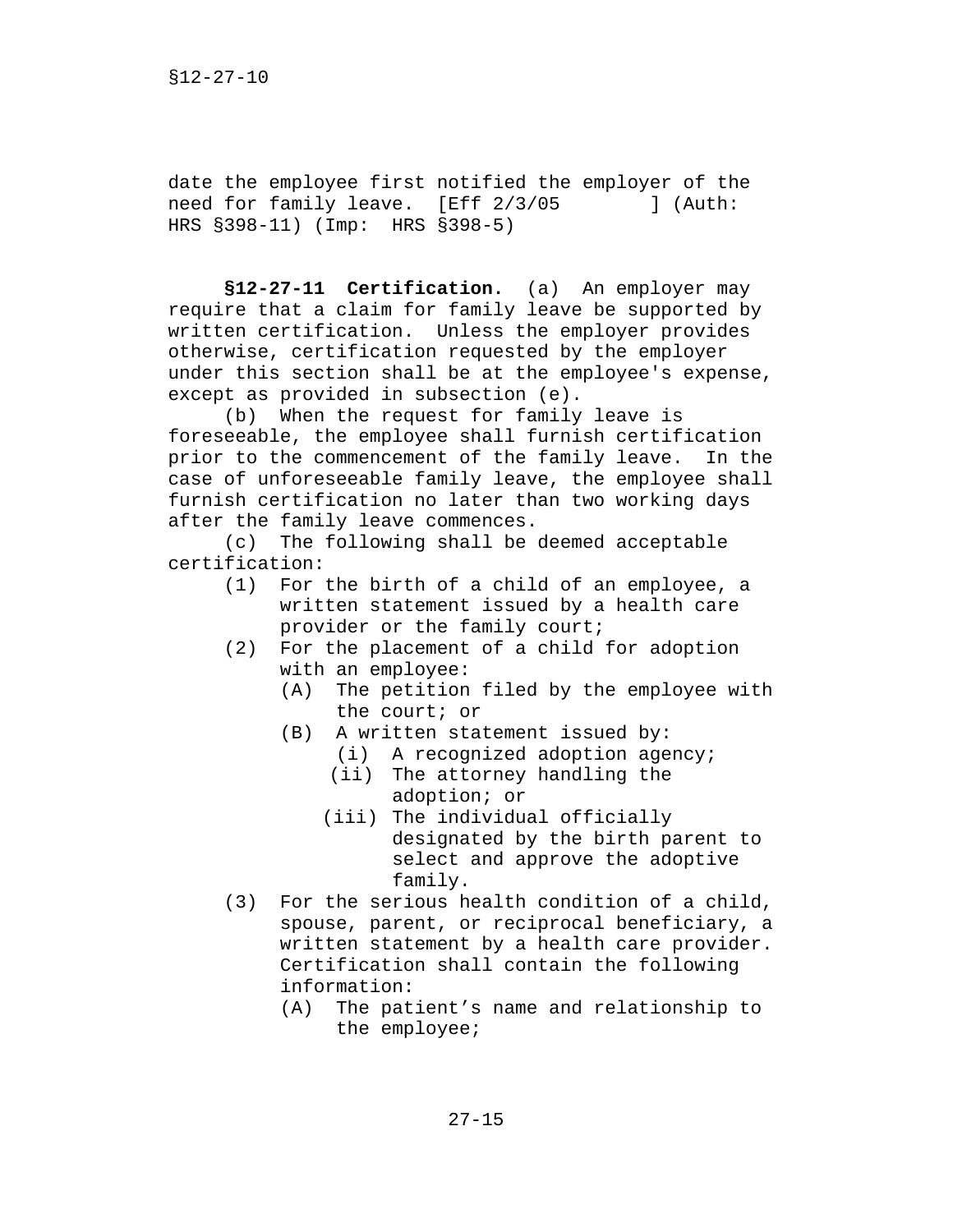- (B) The health care provider's name, title, type of practice or field of specialization, location, and signature;
- (C) A statement that the patient's condition qualifies for family leave as a serious health condition as defined under section 12-27-1;
- (D) A statement that the employee is needed to participate in the care of the patient;
- (E) A statement that the patient's condition requires hospitalization or the health care provider's continuing treatment or continuing supervision;
- (F) The approximate date the serious health condition commenced, and the probable duration that the employee will be needed to care for the patient with a serious health condition; and
- (G) Whether it will be necessary for the employee to take leave intermittently; and, if so, the estimated period of time that the employee will be needed to care for the patient with a serious health condition.

(d) For situations where the serious health condition is chronic and continuous, and the employee foresees the need for family leave in another twelvemonth period, the employer may require the employee to provide certification by the health care provider of the serious health condition for each twelve-month period of family leave.

(e) At the employer's expense, an employer may also require re-certification during the course of any twelve-month period, but not more often than thirty days, if:

(1) Circumstances described by the previous certification have changed significantly; e.g., the duration of the illness, the nature of the illness, and complications; or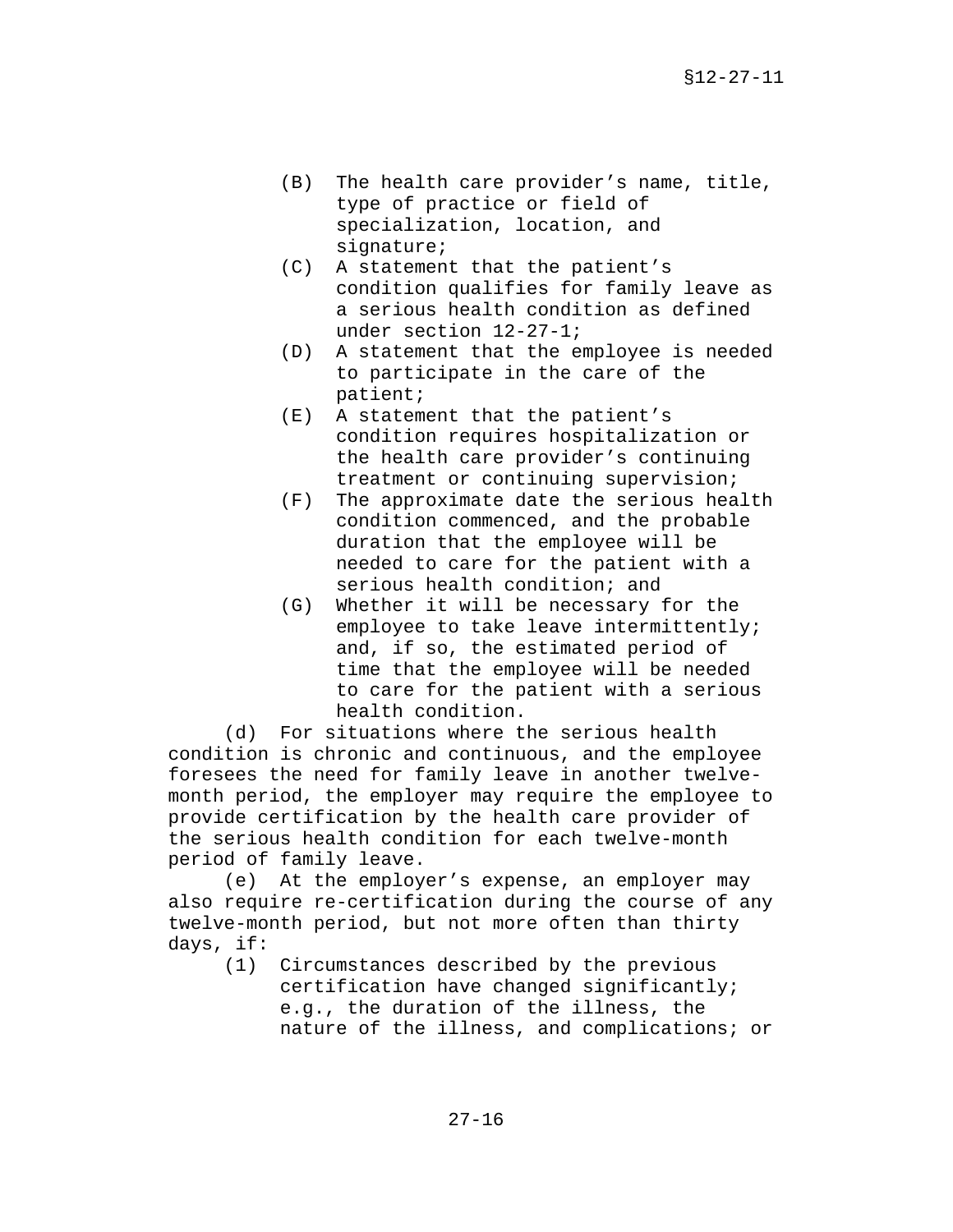(2) The employer receives information that casts doubt upon the employee's stated reason for the absence.

(f) In cases where the employee's original family leave request was under the four-week maximum, and the employee requests an extension of the approved family leave within the twelve-month period, the employer may require another certification from the employee of the need for the extension.

(g) For purposes of confirming family relationships in granting of family leave, the employer may require the employee who gives notice of the need for family leave to provide reasonable documentation or statement of the relationship. Reasonable documentation may include, but is not limited to, a court document, or a birth, marriage, or reciprocal beneficiary certificate.

(h) If an employer finds a certification incomplete under paragraph (c)(3), the employer shall advise the employee and provide the employee a reasonable opportunity to remedy such deficiency.

(i) Notwithstanding subsection (c), for a birth or a serious health condition occurring or situated outside the State of Hawaii, certification shall be deemed sufficient if provided by a health care provider who is:

- (1) Authorized and performing within the scope of practice as defined under a state law; or
- (2) Authorized to practice in accordance with the law of another country, and who is performing within the scope of the practice as defined under that law. [Eff 2/3/05 ] (Auth: HRS §398-11) (Imp: HRS §§398-1, 398-6)

# **§12-27-12 Employment and benefits protection.**

(a) Upon the return of an employee from family leave, the employer is required to restore an employee to the employee's original position, or if no longer available, an equivalent position with equivalent terms and conditions of employment. A position is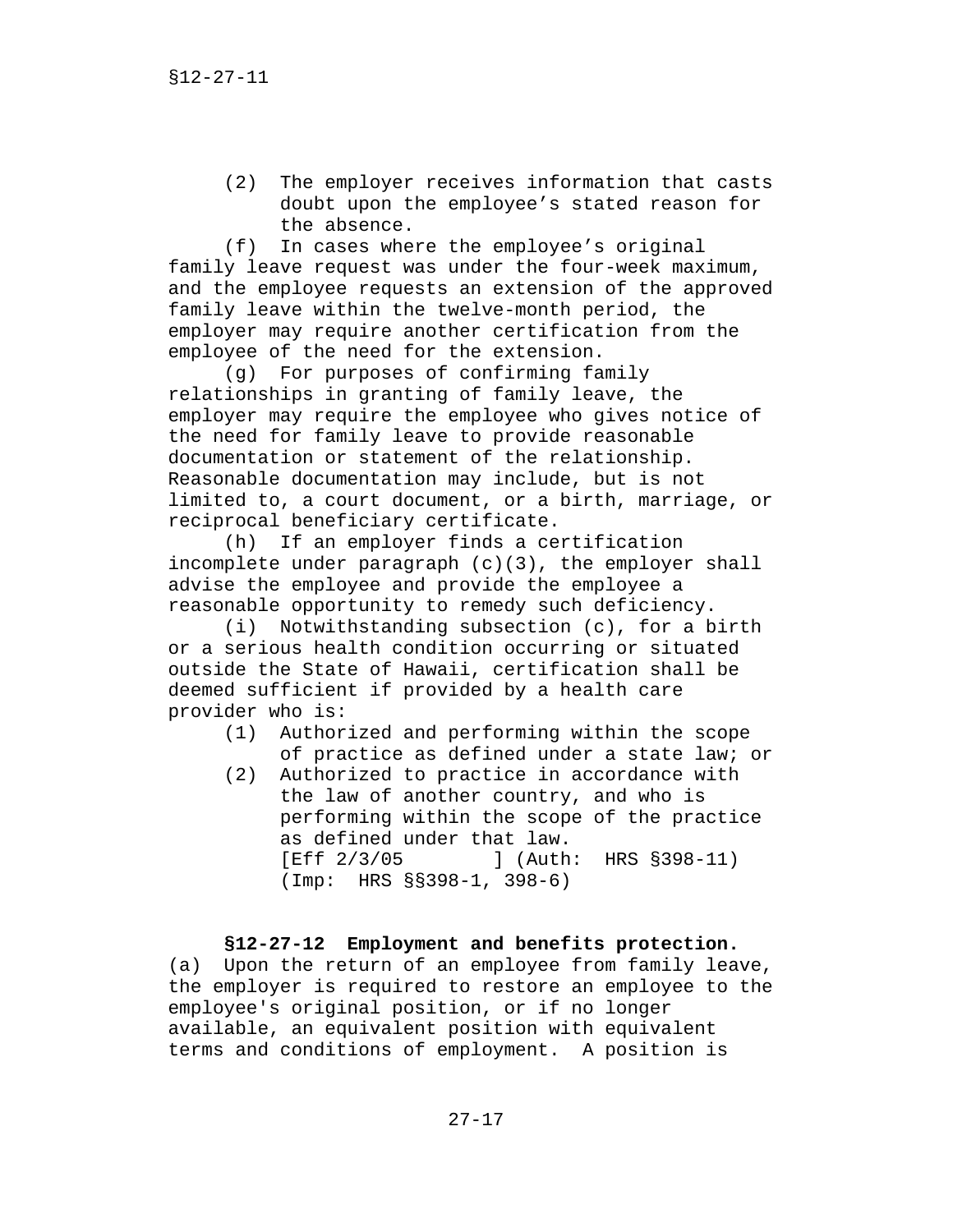considered equivalent if it essentially has, but is not limited to, the same pay, benefits, working conditions, privileges, perquisites, status, duties, responsibilities, seniority, and authority as the original position. These terms and conditions may include worksite location, shift, work schedule, opportunity for bonuses, tips, profit sharing, and other similar discretionary and non-discretionary payments or benefits.

(b) Upon the employee's return to work from family leave, all benefits earned prior to taking family leave which were not used during that leave shall be restored to the employee. This includes, but is not limited to, all benefits which are earned, accrued, or cumulative, based on statute, contract, policy, or practice prior to or during the family leave. Leave benefits earned in one year, but not carried over to the following year by contract, policy, or practice, are not protected.

(c) For purposes of changes in pay and benefits, an employee on family leave is entitled to changes as if no leave had been taken, except where the change is contingent upon seniority or accrual by policy or contract.

(d) If an employee provides to the employer reasonable advance notice of at least two days requesting a return to work earlier than originally granted, the employer is obligated to promptly reinstate the employee to his or her original or equivalent position of employment. [Eff 2/3/05 ] (Auth: HRS §398-11) (Imp: HRS §398-7)

**§12-27-13 Record keeping.** In order to make a determination on whether an employer is in compliance with the statute, the department may request and review the following:

(1) Basic payroll and identifying employee data, such as the employee's name, address, and occupation; rate or basis of pay and terms of compensation; daily and weekly hours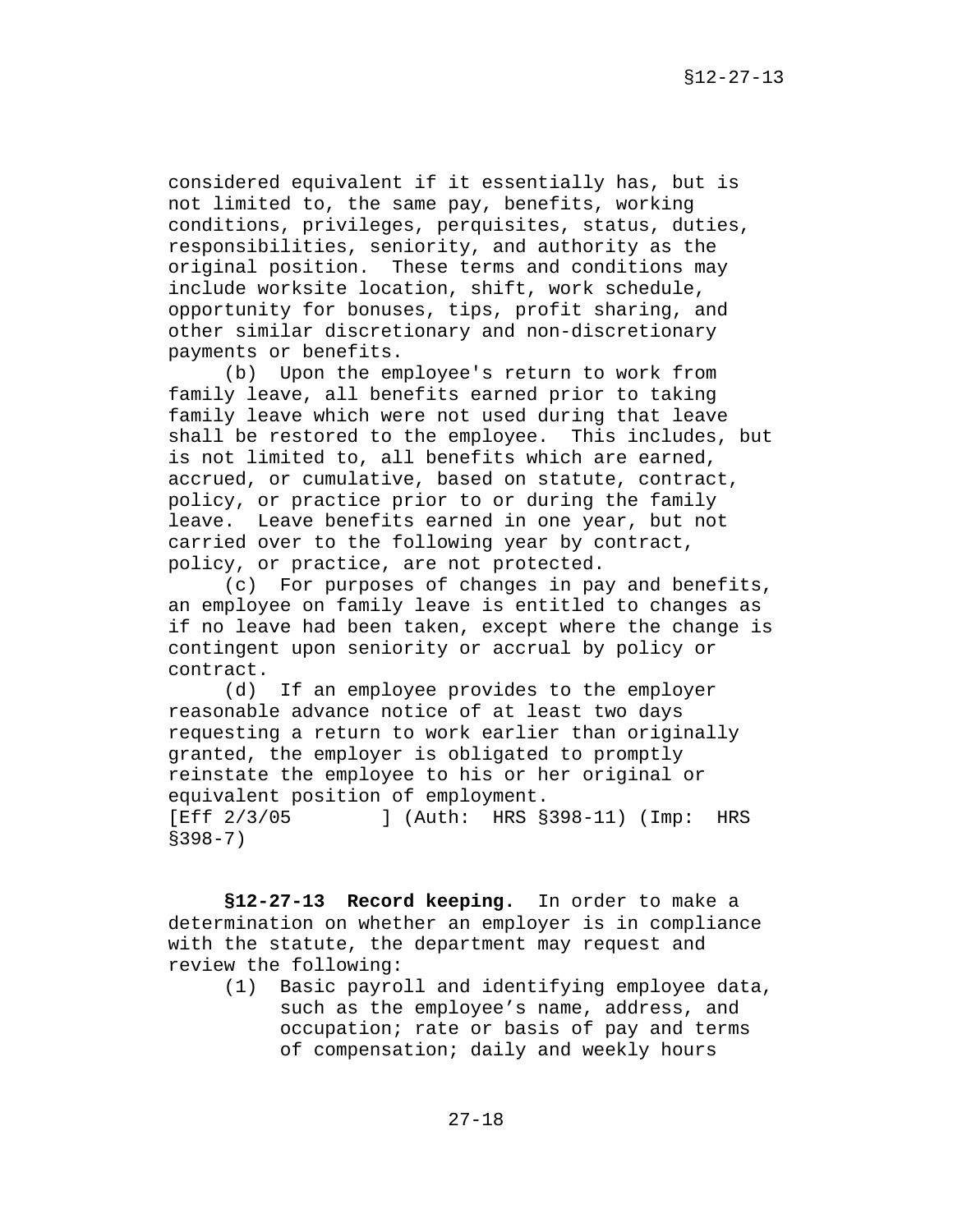worked per pay period; itemized additions to or deductions from wages; and total compensation paid;

- (2) Terms and conditions of, and expenses for, employee benefits, including, but not limited to, policies and any employment agreements relating to leave benefits; and
- (3) Records, documents, correspondence, and other material relating to any family leave granted or denied. [Eff 2/3/05 ] (Auth: HRS §398-11) (Imp: HRS §398-23)

§§12-27-14 to 12-27-19 (Reserved)

#### SUBCHAPTER 2

# COMPLAINT AND INVESTIGATION PROCEDURES

**§12-27-20 Filing of complaint.** (a) A complaint alleging a violation of the statute shall be filed in accordance with sections 398-21, HRS, and 12-27-21.

(b) Where feasible, the complaint shall be filed on forms furnished by the department.

(c) The complaint shall be signed by the complainant, and the complainant shall certify that:

- (1) The complaint is filed to the best of the complainant's knowledge, information, or belief;
- (2) The complaint is not filed for an invalid or improper purpose, such as to harass; and
- (3) The allegations and other statements of fact have evidentiary support or are likely to have evidentiary support after further investigation.

(d) No complaint shall be filed after the expiration of ninety days after the:

- (1) Date of the alleged unlawful act; or
- (2) Date of discovery by the employee of the alleged unlawful act; however, in no event shall such a complaint be filed after the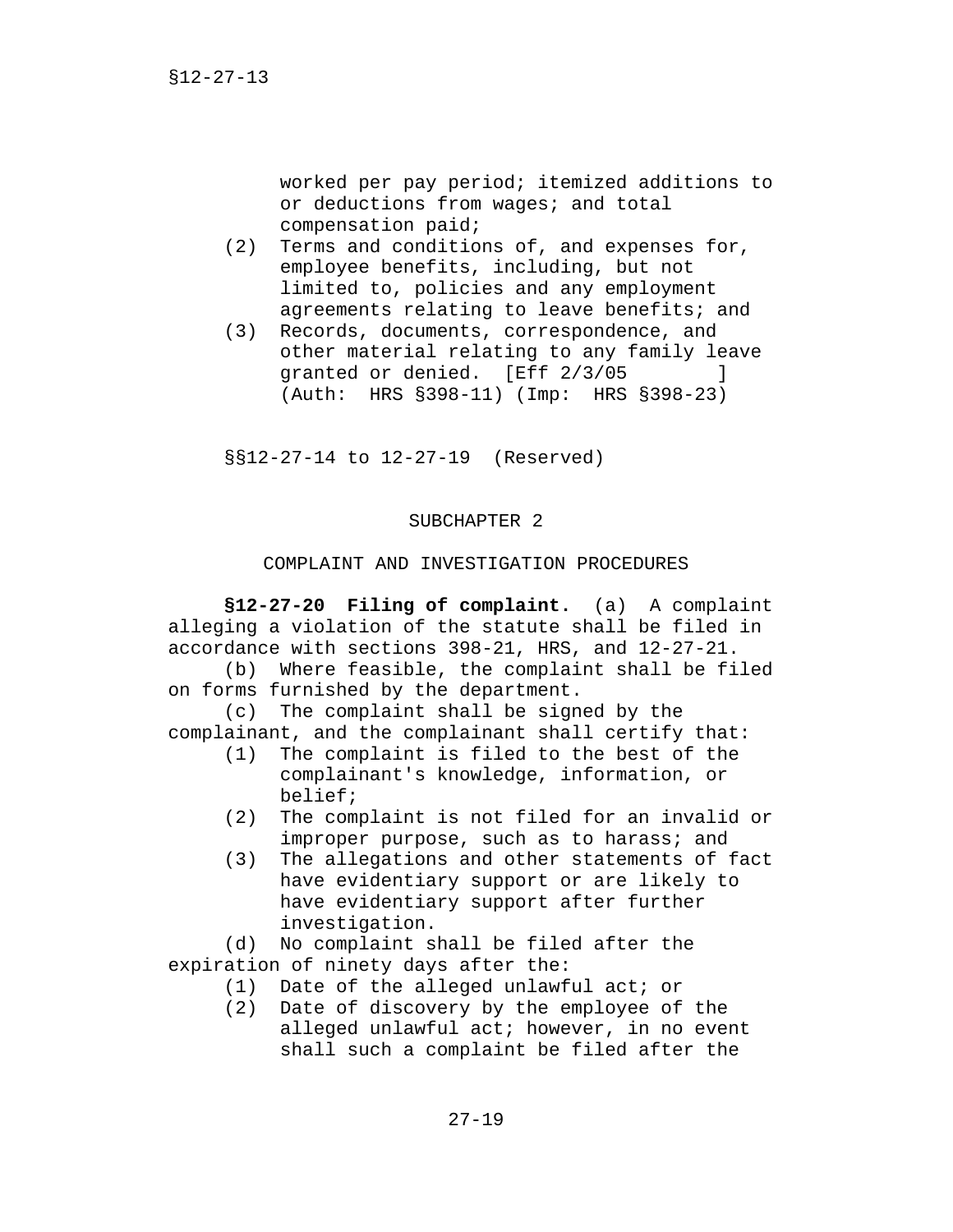expiration of one hundred eighty days of the alleged unlawful act. The filing date of a complaint is the date the complaint is received by the department. [Eff 2/3/05 ] (Auth: HRS §398-11) (Imp: HRS §398-21)

**§12-27-21 Contents of complaint.** In addition to the conditions of section 12-27-20, each complaint shall contain, but is not limited to, the following:

- (1) The full name, address, and telephone number of the complainant;
- (2) The full name, address, and telephone number of the employer, including alternate names and locations of the employer, if known;
- (3) A clear and concise statement of the facts constituting the alleged violation;
- (4) The date or dates on which the alleged violation occurred or was discovered by the complainant; and
- (5) Other pertinent information as requested by the department. [Eff 2/3/05 ] (Auth: HRS §398-11) (Imp: HRS §398-21)

#### **§12-27-22 Service of complaint and answer.**

(a) Within ten days after a complaint has been filed, the department or the attorney general, as applicable, shall serve a copy of the complaint on the employer by certified mail, return receipt requested, or by personal delivery.

(b) The employer may submit a written answer to the complaint within fifteen days from the date of the mailing of the complaint or the date of delivery. [Eff 2/3/05 ] (Auth: HRS §398-11) (Imp: HRS §398-21)

**§12-27-23 Withdrawal of complaint.** (a) A complaint, or any part thereof, may be withdrawn only upon written consent of the department.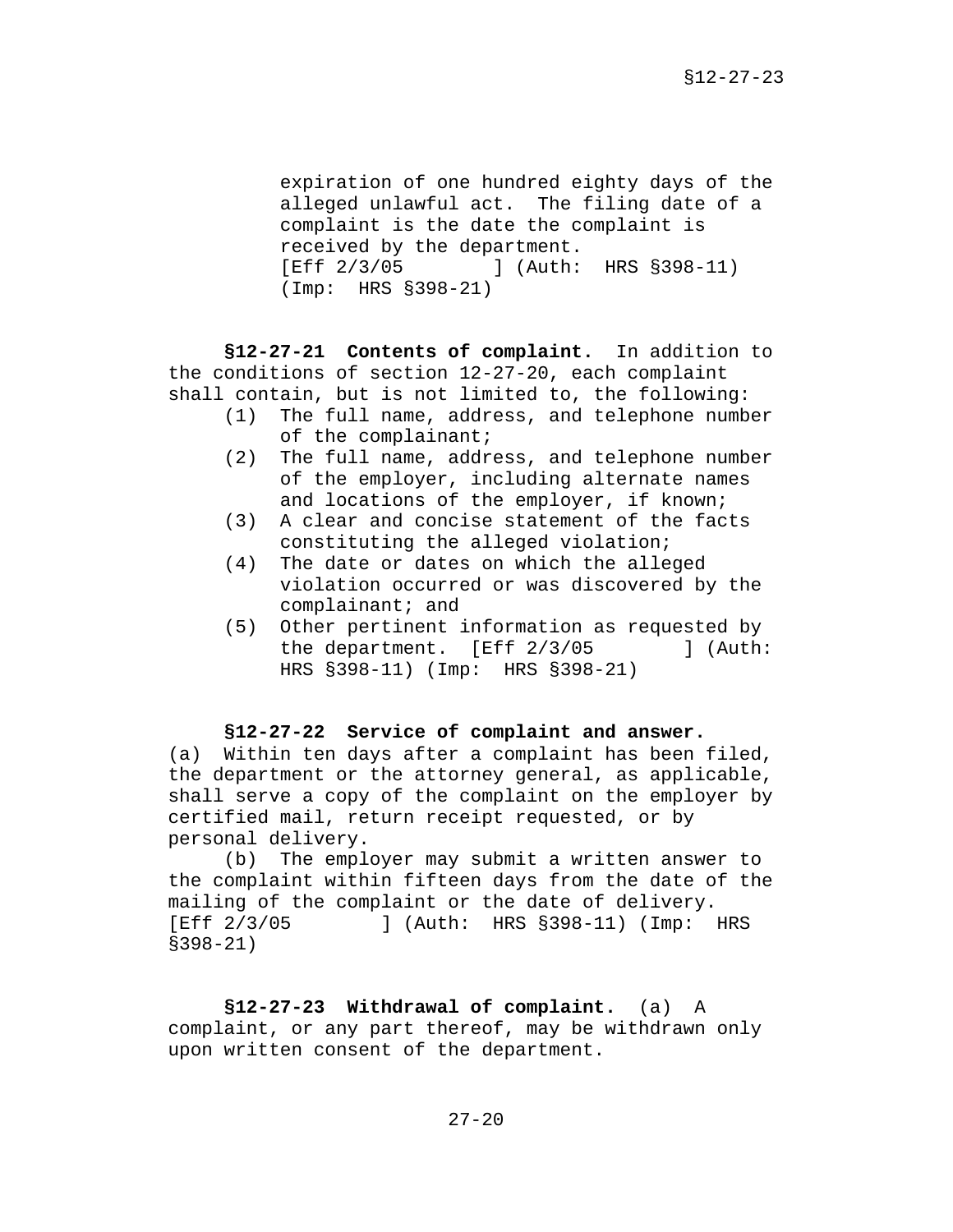(b) When requesting withdrawal of a complaint, the complainant shall submit a written and signed request to the department.

(c) If the notice of complaint has been issued to the employer, the department shall notify the employer of the withdrawal in writing. [Eff 2/3/05 ] (Auth: HRS §398-11) (Imp: HRS §398-21)

**§12-27-24 Dismissal of complaint.** (a) The department shall dismiss a complaint if:

- (1) The department determines that the complaint was not filed in accordance with sections 12-27-20 and 12-27-21;
- (2) At any point after the filing of a complaint, it is determined that the department does not have jurisdiction over the allegations contained in the complaint;
- (3) It is determined after investigation that the alleged unlawful act by the employer was not substantiated or supported by available evidence;
- (4) The complainant failed to cooperate with the department regarding the complaint or investigation, and the department received no response from the complainant within ten days after the date of the mailing of the notice to the complainant of the department's intent to dismiss the complaint; or
- (5) The complainant could not be located, and the complainant did not respond within ten days to a notice sent by the department to the complainant's last known address.

(b) In the event of a dismissal of a complaint, the department shall issue a written notification to the complainant and employer of the reason or reasons for dismissal by certified mail, return receipt requested. [Eff 2/3/05 ] (Auth: HRS §398-11) (Imp: HRS §§398-9,398-21, 398-23)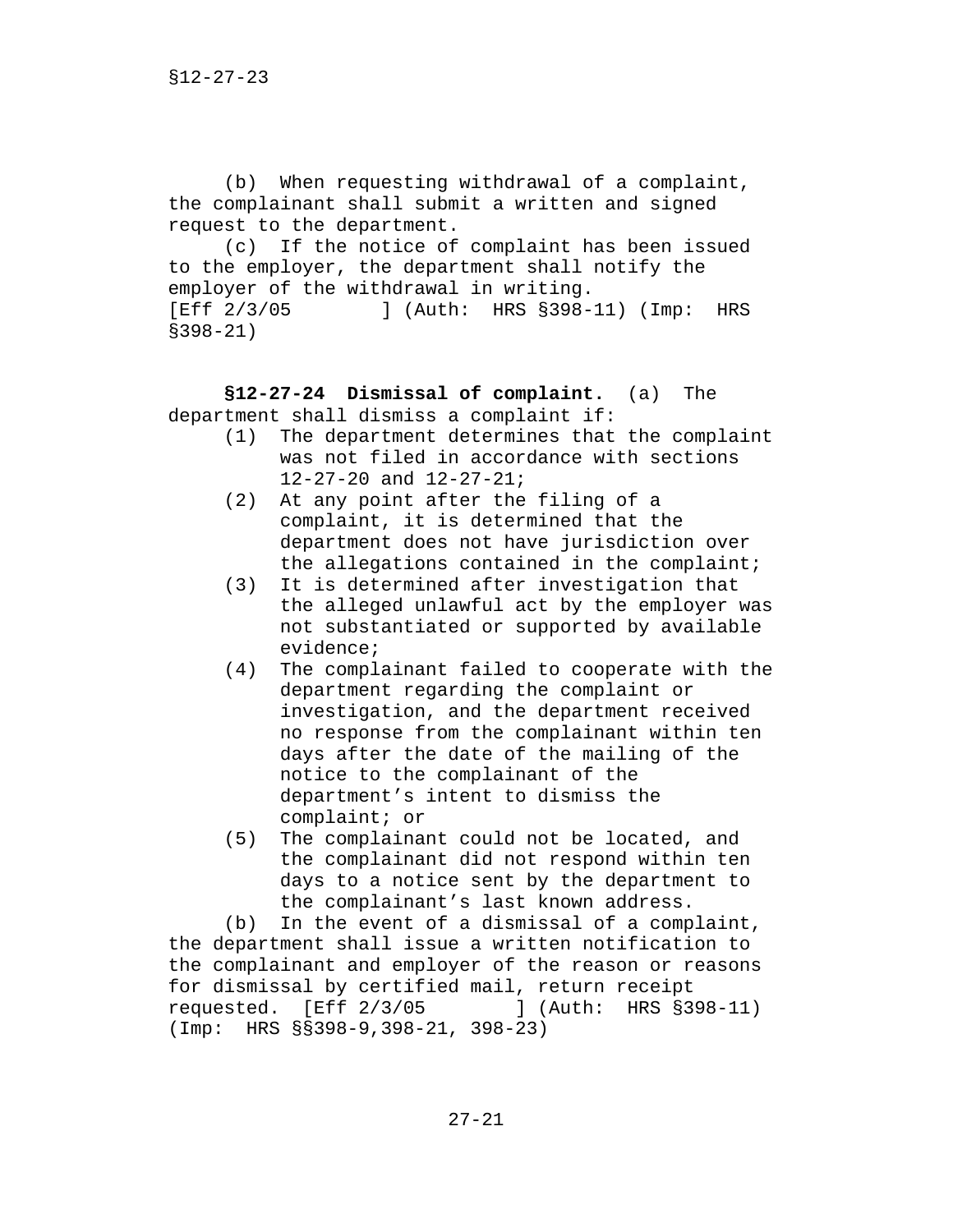### **§12-27-25 Predetermination settlement.**

(a) Pursuant to section 398-22, HRS, the department may dismiss a complaint in which the complainant and employer agree to settle prior to the issuance of a determination.

(b) The department may dismiss a complaint when the complainant refuses to accept an offer by the employer which the department determines would afford a just resolution for the harm alleged by the complainant, and the complainant fails to accept the offer within thirty days after the actual notice of the offer.

(c) Any predetermination settlement shall be in writing and specific in its terms. The written terms of the settlement shall be signed by the complainant, the employer, and the department.

(d) If approved, the case will be closed without a finding on the merits of the complaint, and a copy of the final predetermination settlement shall be mailed or delivered to the complainant and employer.

(e) Participation by the employer in a predetermination settlement attempt will not be construed as evidence of a violation of the statute, or a waiver of the right to a department determination on the issues raised by the complaint if a settlement cannot be achieved. [Eff 2/3/05 ] (Auth: HRS §398-11)(Imp: HRS §398-22)

**§12-27-26 Investigation and fact-finding conference.** (a) After the filing of a complaint, the department shall conduct an investigation in accordance with section 398-23, HRS.

(b) As part of the investigation, the department may require the complainant and employer to attend a fact-finding conference.

(c) The fact-finding conference is primarily for the purposes of:

- (1) Ascertaining the positions of the complainant and employer;
- (2) Identifying the issues in dispute;
- (3) Resolving those issues that can be resolved;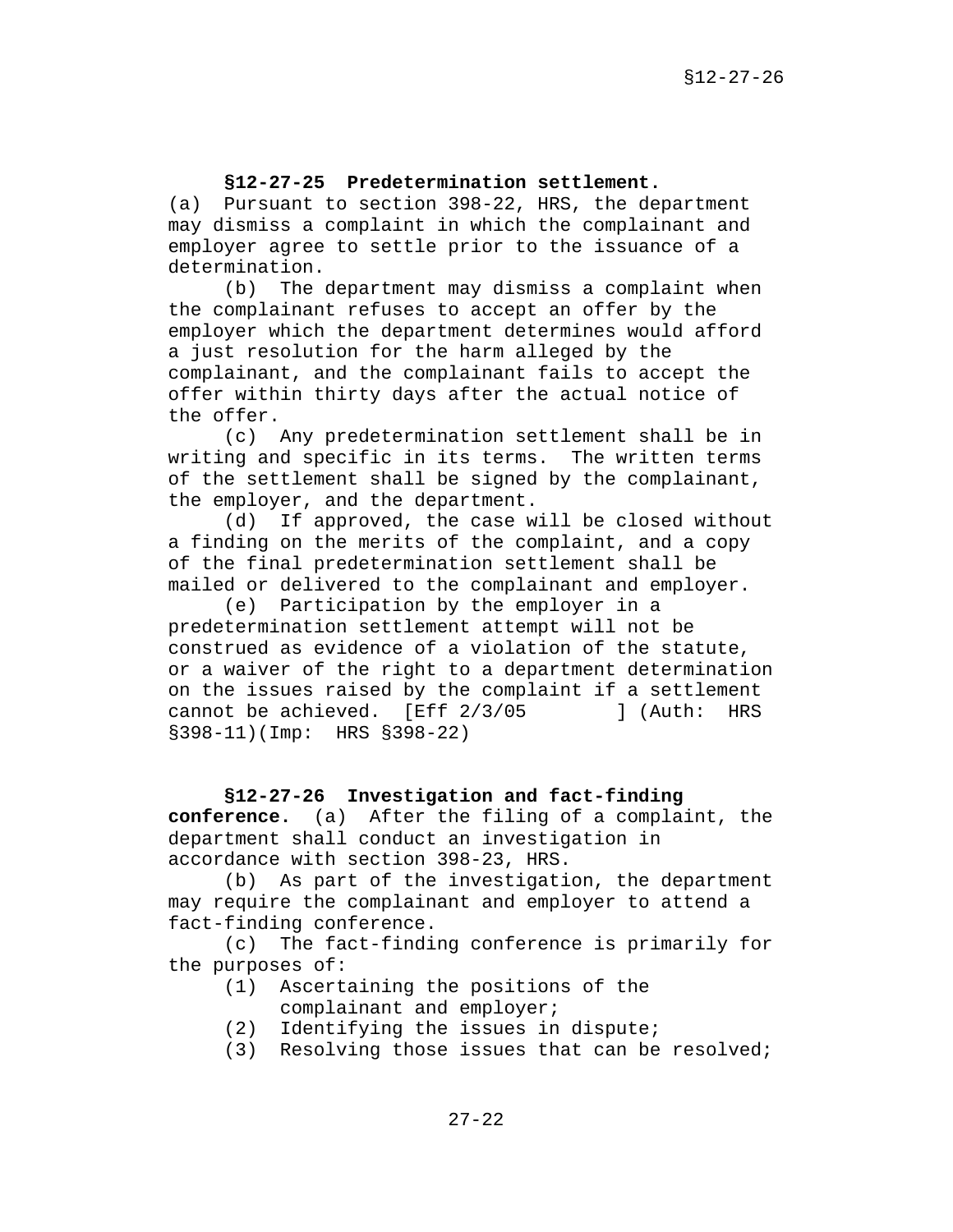- (4) Obtaining evidence; and
- (5) Determining the possibility of a predetermination settlement.

(d) The department is authorized to issue subpoenas for the production of documents or the examination of witnesses deemed necessary for the investigation of a complaint, and to require complainant and employer to provide written responses to requests for information.

(e) If the employer or a witness fails to respond to a subpoena within the time allowed, the department is authorized to file a petition for appropriate relief in the circuit court.

(f) When the department determines after an investigation that the statute has been violated, the department shall notify the complainant and employer of its determination. [Eff 2/3/05 ] (Auth: HRS §398-11) (Imp: HRS §398-23)

**§12-27-27 Conference and conciliation.** (a) After a determination has been made pursuant to subsection 12-27-26(f), the department shall endeavor to remedy the violation by informal methods, such as conference or conciliation, and obtain agreement that the employer will eliminate the unlawful practice and provide appropriate relief or remedy.

(b) The department may require the complainant, the employer, or both to attend a conciliation conference for the purpose of attempting to informally resolve the matter. The department shall give notice of the time and place of the conciliation conference.

(c) Where conciliation efforts are successful, or when deemed to be appropriate by the department, a conciliation agreement shall be executed in accordance with section 12-27-28.

(d) Should the employer fail or refuse to confer or to make a good faith effort to resolve any dispute, or otherwise fail or refuse to cooperate, the department shall terminate its efforts to conciliate and shall issue a demand and order in accordance with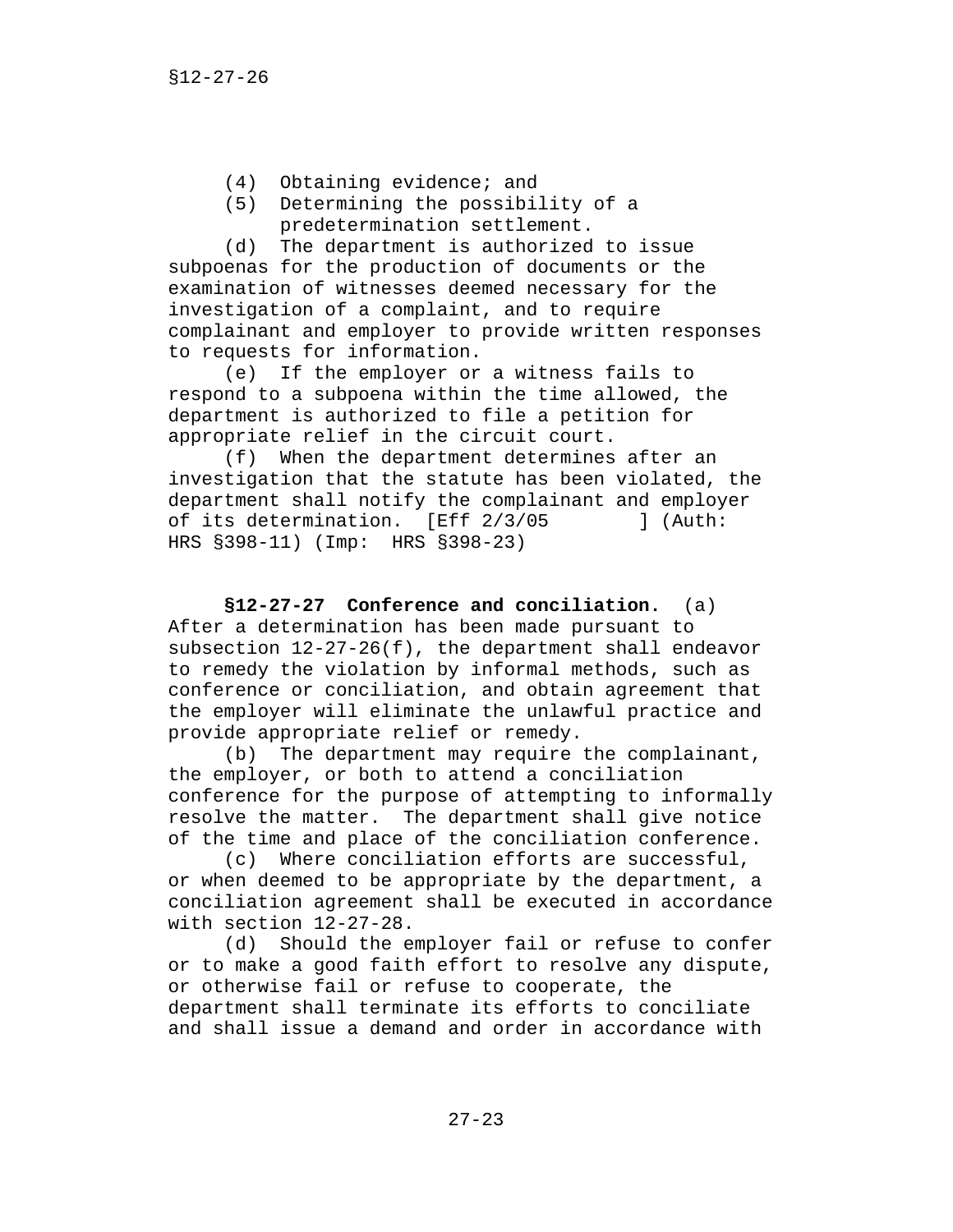section 12-27-29. [Eff 2/3/05 ] (Auth: HRS §398-11) (Imp: HRS §398-23)

**§12-27-28 Conciliation agreement.** (a) The terms of a successful conciliation shall be reduced to a written agreement, which shall be signed by the complainant, the employer, and the department; provided that, in the judgment of the department, the agreement provides full and fair relief to the complainant. A copy of the signed conciliation agreement shall be sent to the complainant and employer.

(b) Where the complainant has refused to accept a proposed conciliation agreement, the department and the employer may enter into a conciliation agreement to which the complainant is not a party if the agreement does not affect the complainant's rights and if, in the department's opinion, the agreement provides for:

(1) A just resolution of all violations found; and

(2) The elimination of the unlawful practice. In that event, the department shall close the case without the complainant's consent and shall issue a notice of right to sue in accordance with section 12-27-31.

(c) The department may refuse to approve a conciliation agreement, even though the complainant and employer have agreed on the proposed terms, if the department believes the remedies outlined in the agreement are inadequate to eliminate the unlawful practice complained of or fail to provide appropriate action. In that event, the case may be closed as having been settled on terms not approved by the department, and the department need not take any action to enforce the agreement if its terms are violated. [Eff 2/3/05 ] (Auth: HRS §398-11) (Imp: HRS §398-23)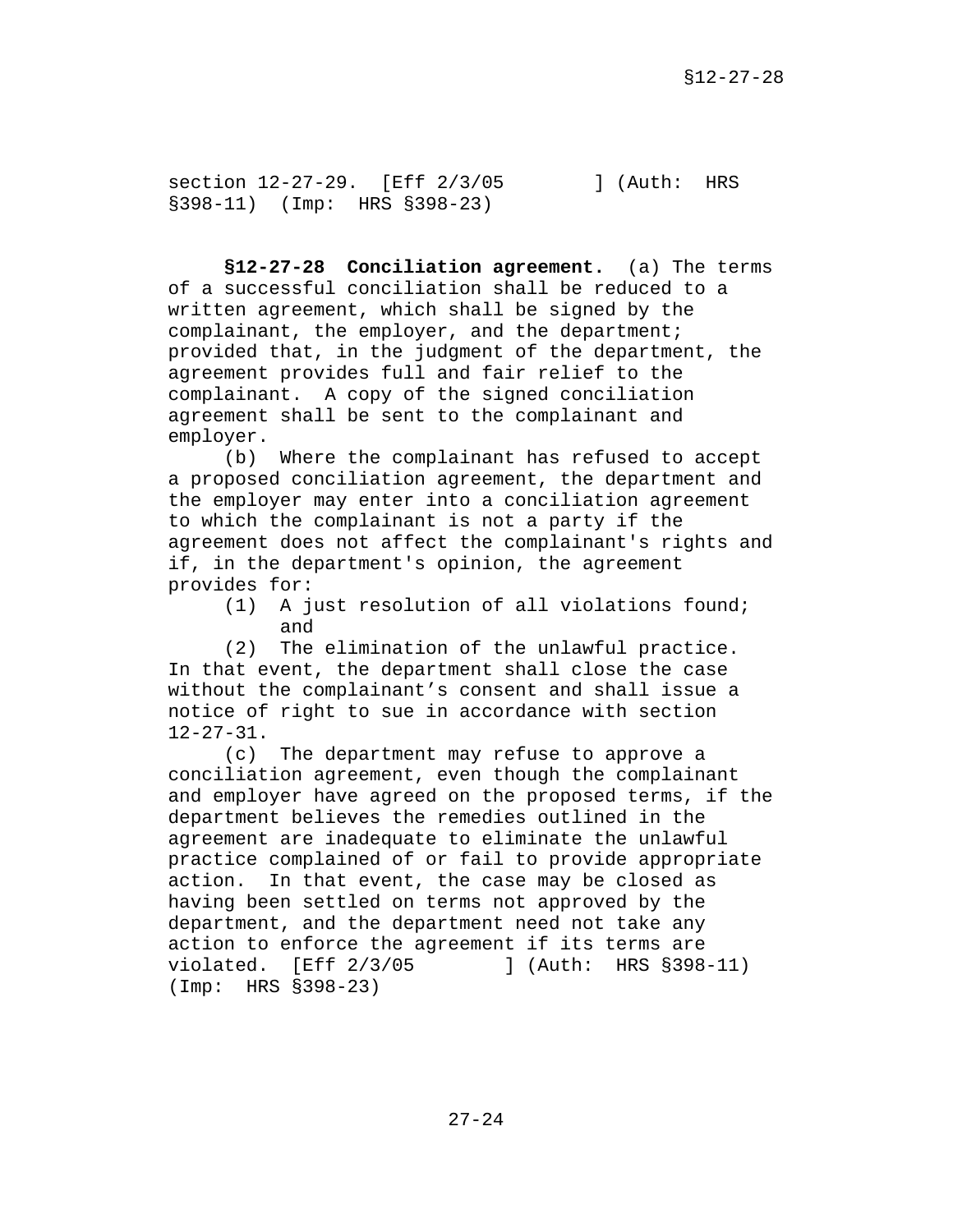**§12-27-29 Demand and order.** (a)If the department finds that informal methods in section 12-27-27 will not resolve the complaint, the department shall issue an order and a demand for compliance by certified mail, return receipt requested, or personal delivery.

(b) The demand and order shall require the employer to:

- (1) Cease and desist from engaging in the alleged unlawful practice; and
- (2) Take appropriate remedial action.

(c) Within twenty days after the date of the demand and order, the employer may either:

- (1) Notify the department of the employer's decision to comply by signing and returning the demand and order; or
- (2) File a written appeal in accordance with section 12-27-32.

(d) If an employer fails to take any action as provided in subsection (c), the department or the complainant may initiate civil action pursuant to Section 398-25, HRS. [Eff 2/3/05 ] (Auth: HRS §398-11) (Imp: HRS §398-23)

# **§12-27-30 Compliance review and reports.**

(a) The department is authorized to request proof of compliance by an employer with the terms of a predetermination settlement, conciliation agreement, demand and order, or decision.

(b) In order to obtain proof of compliance, the department may require an employer to submit reports that the department deems necessary to show the manner of compliance. [Eff 2/3/05 ] (Auth: HRS §398-11) (Imp: HRS §398-28)

**§12-27-31 Notice of right to sue.** (a) A notice of right to sue shall authorize a complainant alleging a violation of the statute to bring a civil suit pursuant to section 398-25, HRS, within ninety days after receipt of the notice.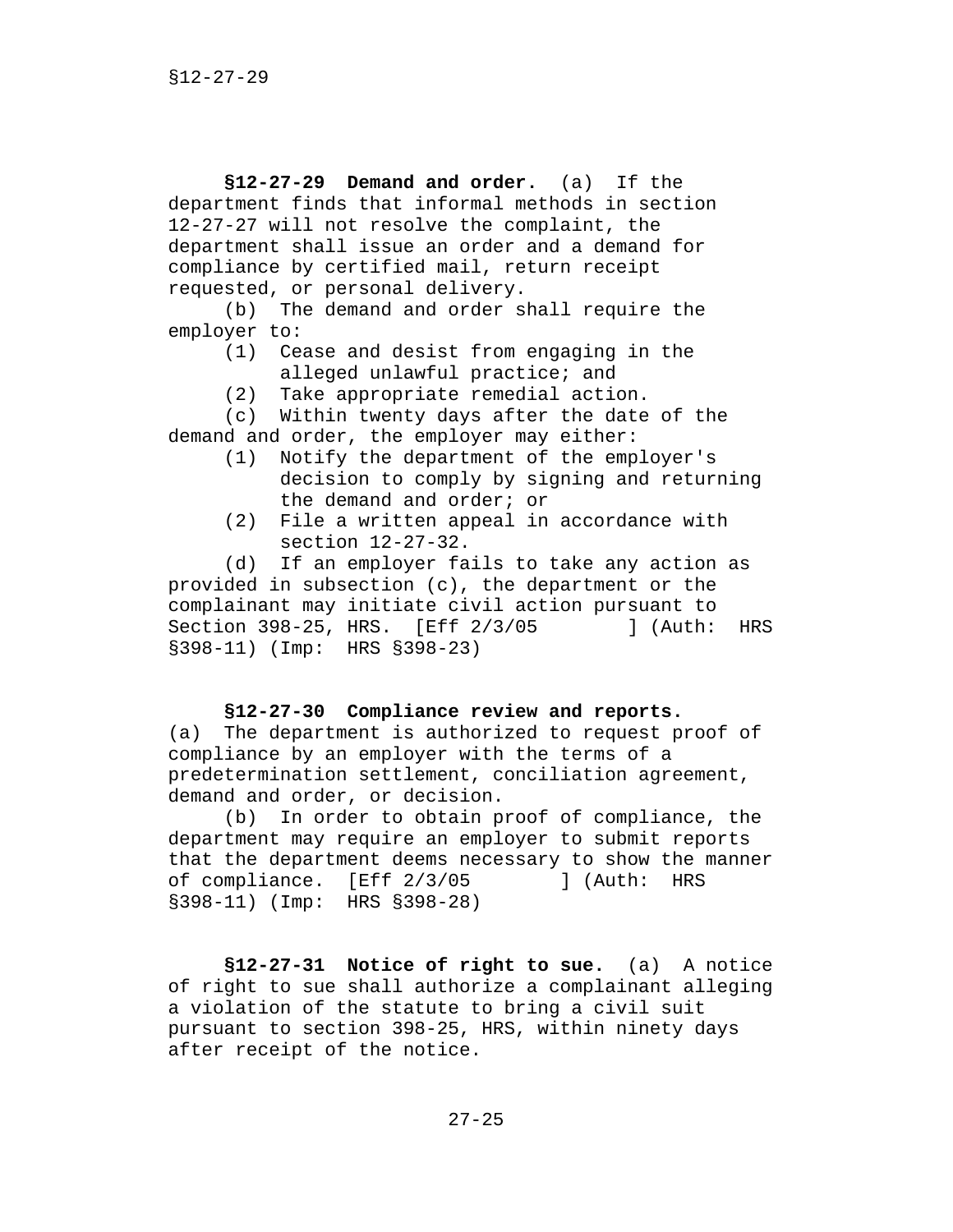(b) At any time after the filing of a complaint with the department, a complainant may request, in writing, that the department issue a notice of right to sue.

(c) Upon a request made under subsection (b), the department may issue a notice of right to sue, provided that the department has not:

- (1) Previously issued a notice;
- (2) Entered into a conciliation agreement to which the complainant is a party; or
- (3) Filed a civil action.

(d) The department may issue a notice of right to sue:

- (1) Upon dismissal of a complaint pursuant to sections 12-27-24 and 12-27-25; or
- (2) Where the department has entered into a conciliation agreement to which the complainant is not a party, pursuant to subsection 12-27-28(b). [Eff 2/3/05 ] (Auth: HRS §398-11) (Imp: HRS §§398-9, 398-25, 398-27)

**§12-27-32 Appeal.** (a) An employer may appeal a demand and order issued by the department pursuant to section 12-27-29.

(b) The appeal must be in writing and must be filed with the department no later than twenty days after the date of the demand and order.

(c) A hearing on the appeal shall be scheduled in accordance with section 398-24, HRS, and subchapter 3. [Eff 2/3/05 ] (Auth: HRS §398-11) (Imp: HRS §398-24)

§§12-27-33 to 12-27-39 (Reserved)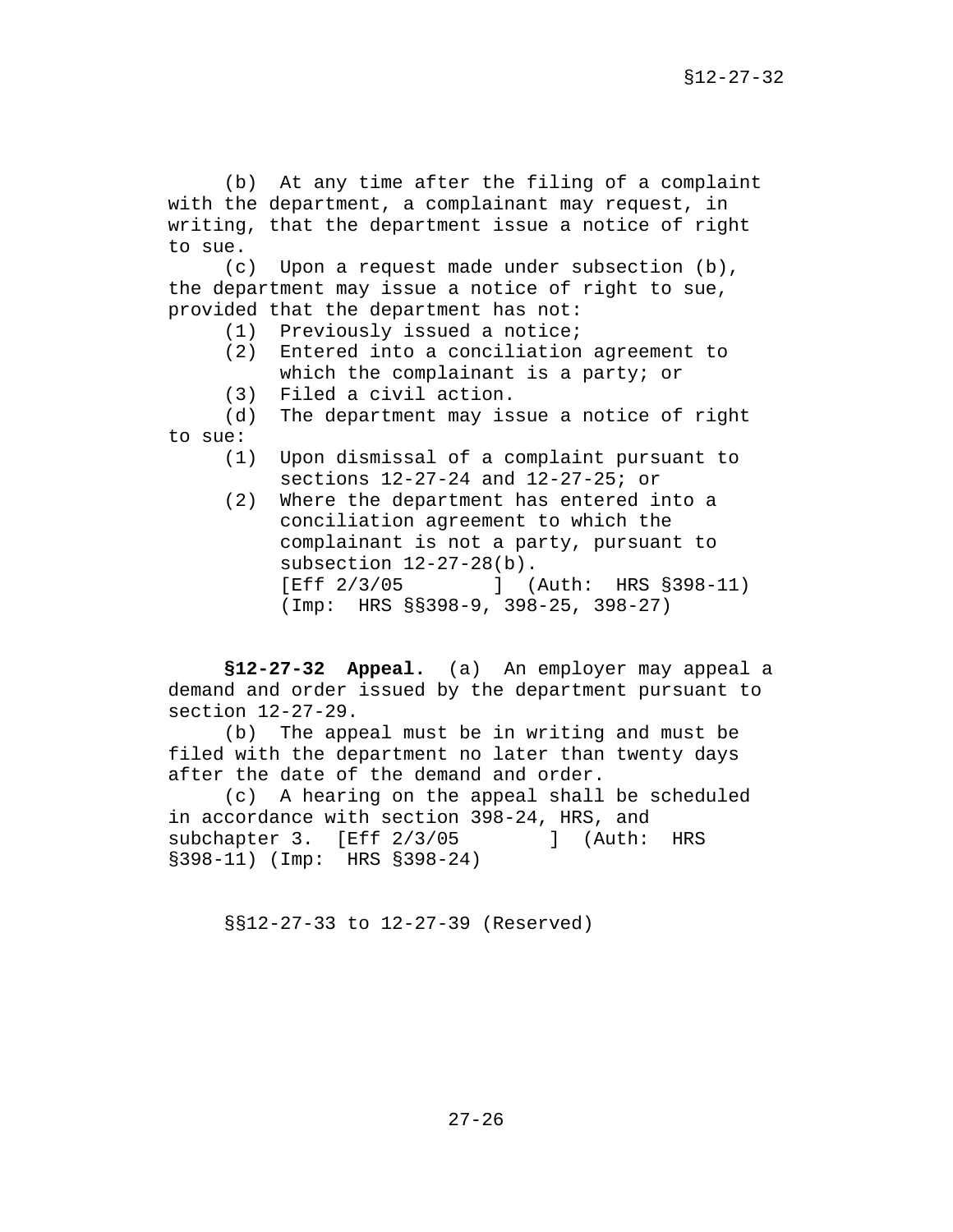### SUBCHAPTER 3

### HEARING OF APPEAL

**§12-27-40 Definitions.** As used in this subchapter:

"Party" or "parties" means the employer or employer representative, the department, or both. [Eff 2/3/05 ] (Auth: §398-11) (Imp: §398-24)

**§12-27-41 Prehearing conference.** (a) At any time after the filing of an appeal by the employer, but prior to a hearing, the hearings officer may hold a prehearing conference with the parties.

(b) Any matter not raised at the prehearing conference shall not be allowed during the hearing. Matters to be discussed at the prehearing conference may include, but are not limited to, the following:

- (1) A discussion of the issues raised by the department and the explanations and defenses to be presented by the parties at the hearing;
- (2) The necessity or desirability of amendments to the pleadings;
- (3) The possibility of obtaining stipulations which will avoid unnecessary proof;
- (4) The possibility of a settlement between the parties; and
- (5) Other matters that may aid in the disposition of the case.

(c) If the parties agree to the terms of a settlement at the prehearing conference, the settlement shall be reduced to writing, signed by the parties, and approved by the hearings officer. If approved, the case will be dismissed without a finding on the merits of the complaint and a copy of the final prehearing settlement shall be sent by mail to the complainant and the employer.

(d) A prehearing settlement shall not affect the processing of any other case, including, but not limited to, complaints in which the allegations are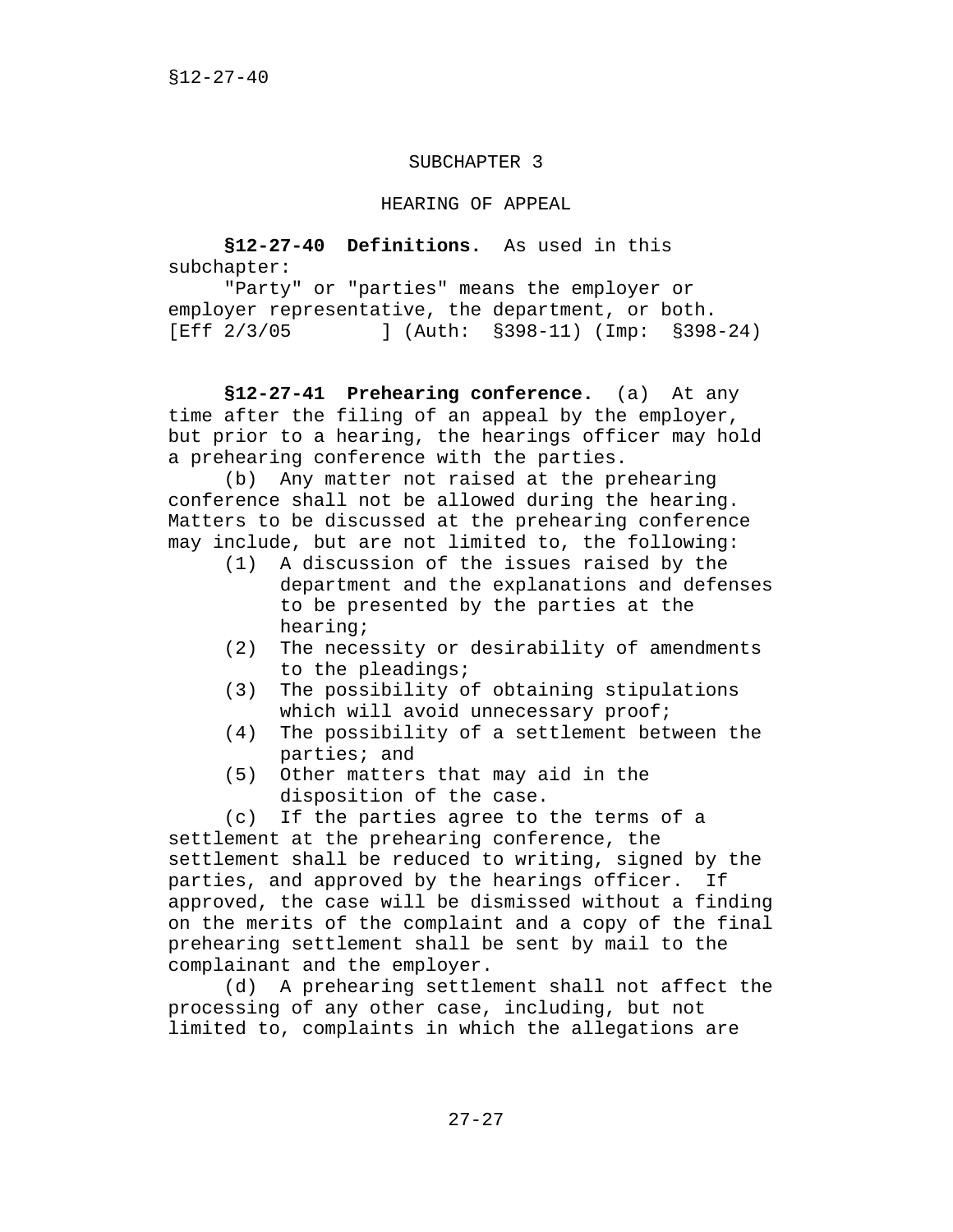like or related to the individual allegations settled. [Eff 2/3/05 ] (Auth: HRS §398-11) (Imp: HRS §398-24)

**§12-27-42 Hearing.** (a) Any hearing under this subchapter shall be held in accordance with chapter 91, HRS.

(b) All parties shall be given written notice of hearing by registered or certified mail with return receipt requested at least fifteen days before the hearing.

(c) The parties shall be present at the hearing, and shall be allowed to call, examine, and crossexamine witnesses, and introduce papers, documents, or other evidence, in person or by counsel.

(d) At the discretion of the hearings officer, any other person may be allowed to participate, in person or by counsel, for the purposes and to the extent that the hearings officer shall determine.

(e) Witnesses at the hearing shall be examined orally, under oath or affirmation, and a record of the proceedings shall be made by the hearings officer. The hearings officer or a person designated by the hearings officer may administer oaths or affirmations at the hearing.

(f) The hearings officer may continue a hearing from day to day or adjourn it to a later day or to a different place by announcement thereof at the hearing or by appropriate notice to all parties. The hearings officer may also continue a hearing upon request of any party. At the discretion of the hearings officer, a hearing may be reopened.

(g) If the employer or employer's representative is absent without notice, the hearings officer shall base the decision on the available evidence. [Eff 2/3/05 ] (Auth: HRS §398-11) (Imp: HRS §§91-9.5, 398-9, 398-24)

**§12-27-43 Powers and duties of hearings officer**. (a) The hearings officer shall have full power and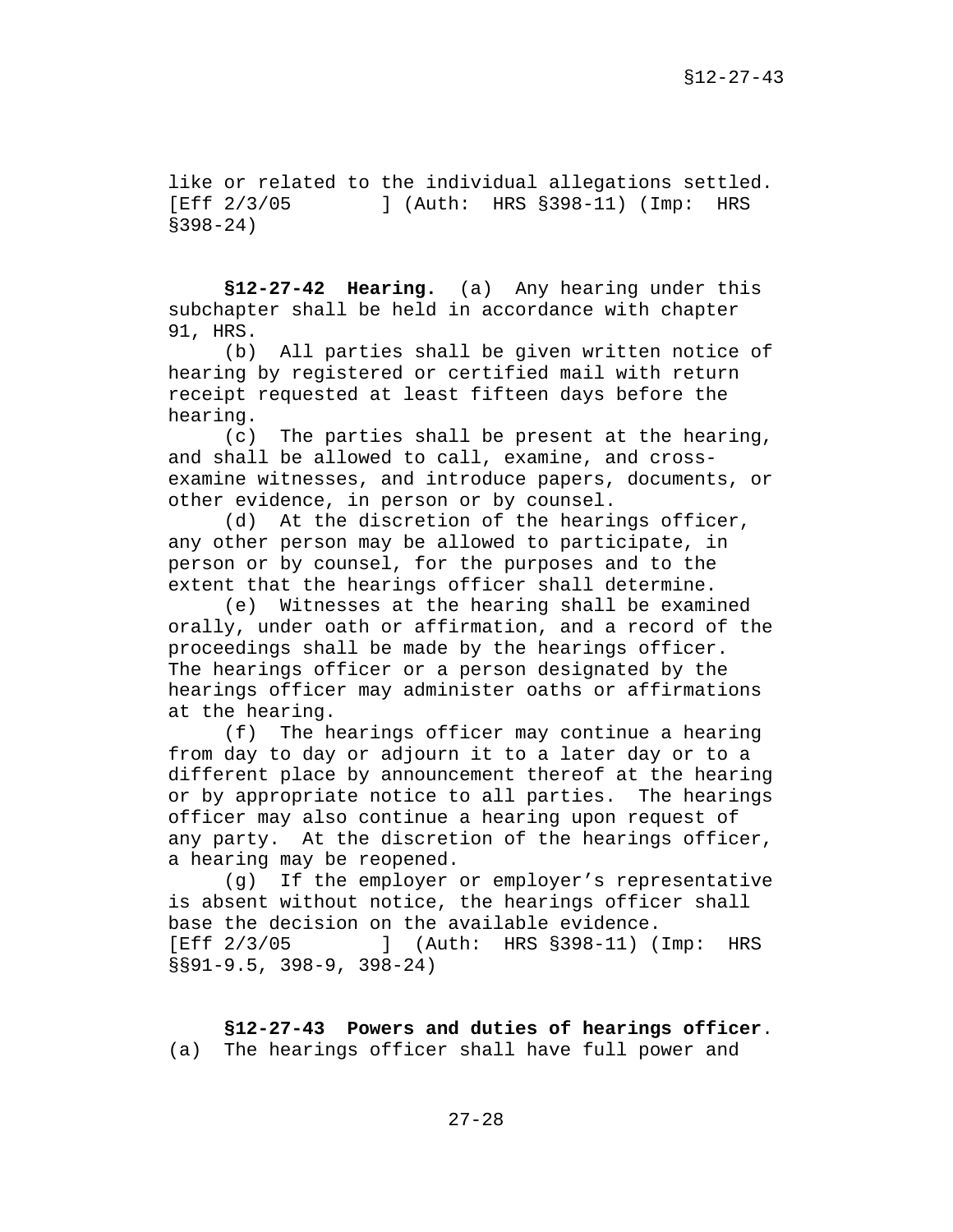authority to:

- (1) Control the procedures of the hearing;
- (2) Admit or exclude testimony or other evidence;
- (3) Rule upon all motions and objections;
- (4) Call and examine witnesses;
- (5) Direct the production of papers or other matter present in the hearings room; and
- (6) Take other actions that are necessary and proper for the conduct of the hearing.

(b) The hearings officer may issue subpoenas either at will or upon written request of a party to the proceeding whenever necessary to compel the attendance of witnesses and the introduction of books, records, correspondence, documents, papers, or any other evidence, which relates to any matter in question before the hearings officer. Where a subpoena is issued at the instance of a party to the proceeding other than the hearings officer, the cost of service and witness and mileage fees shall be borne by the party at whose request the subpoena is issued. Witness and mileage fees shall be the same as fees paid witnesses in the circuit court.

(c) The hearings officer shall, whenever necessary or required during the hearing and on terms and conditions as the hearings officer may determine, take or cause to be taken deposition of witnesses residing within or without the State of Hawaii in the manner prescribed by law for deposition in civil actions. A request by a party other than the hearings officer for deposition of witnesses shall be in writing. The cost of any deposition shall be borne by the party at whose request the deposition was taken. [Eff 2/3/05 ] (Auth: HRS §398-11) (Imp: HRS §398-24)

**§12-27-44 Evidence**. (a) Notwithstanding provisions in section 398-24(f), HRS, the admissibility of evidence at a hearing shall not be governed by the laws of evidence, and all relevant oral or documentary evidence shall be admitted if it